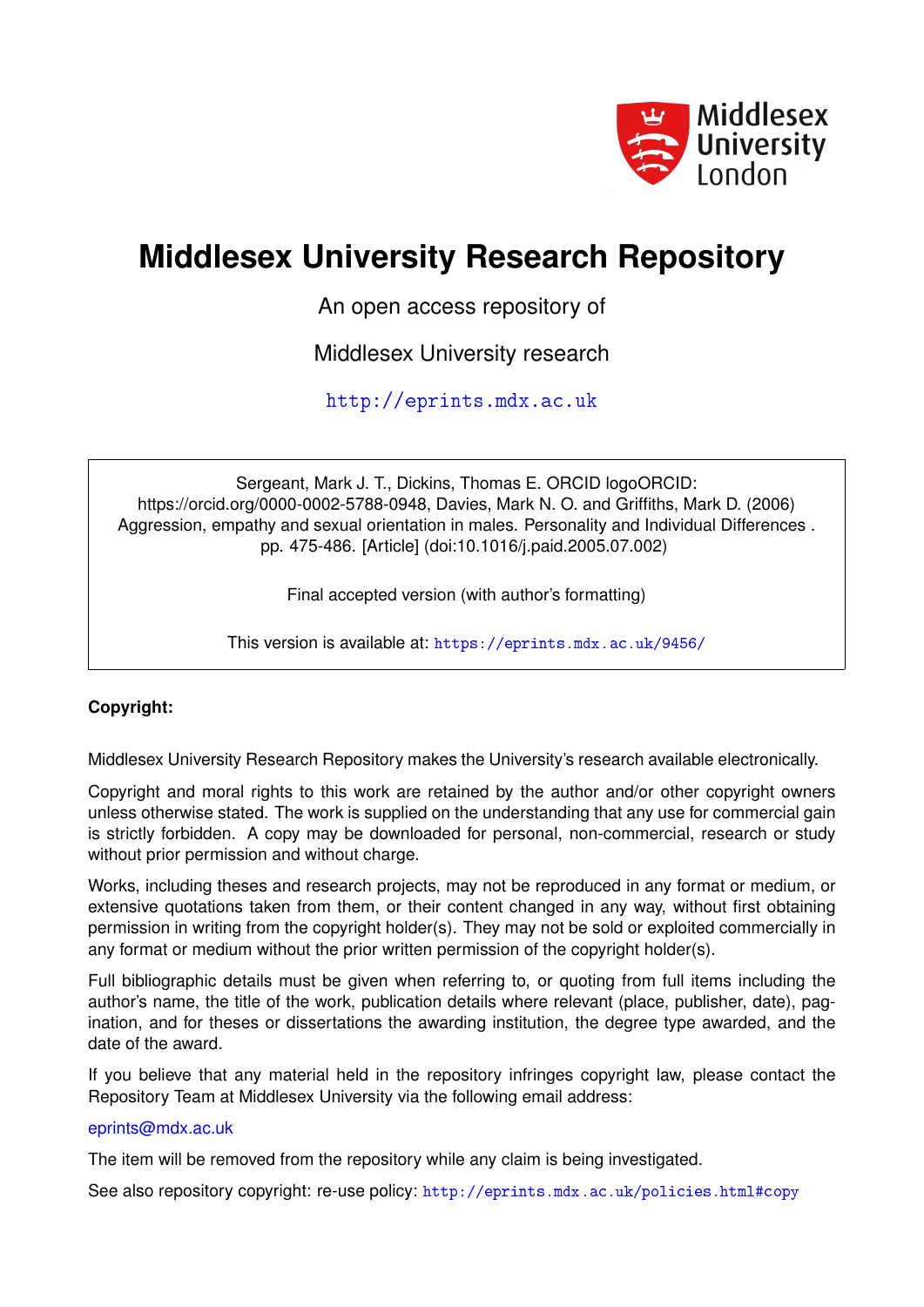

# **Middlesex University Research Repository:**

an open access repository of Middlesex University research

**http://eprints.mdx.ac.uk** 

Sergeant, Mark J.T.; Dickins, Thomas E.; Davies, Mark N.O.; Griffiths, Mark D., 2006. Aggression, empathy and sexual orientation in males. Available from Middlesex University's Research Repository.

### **Copyright:**

Middlesex University Research Repository makes the University's research available electronically.

Copyright and moral rights to this work are retained by the author and/or other copyright owners. No part of the work may be sold or exploited commercially in any format or medium without the prior written permission of the copyright holder(s). A copy may be downloaded for personal, noncommercial, research or study without prior permission and without charge. Any use of the work for private study or research must be properly acknowledged with reference to the work's full bibliographic details.

This work may not be reproduced in any format or medium, or extensive quotations taken from it, or its content changed in any way, without first obtaining permission in writing from the copyright holder(s).

If you believe that any material held in the repository infringes copyright law, please contact the Repository Team at Middlesex University via the following email address: eprints@mdx.ac.uk

The item will be removed from the repository while any claim is being investigated.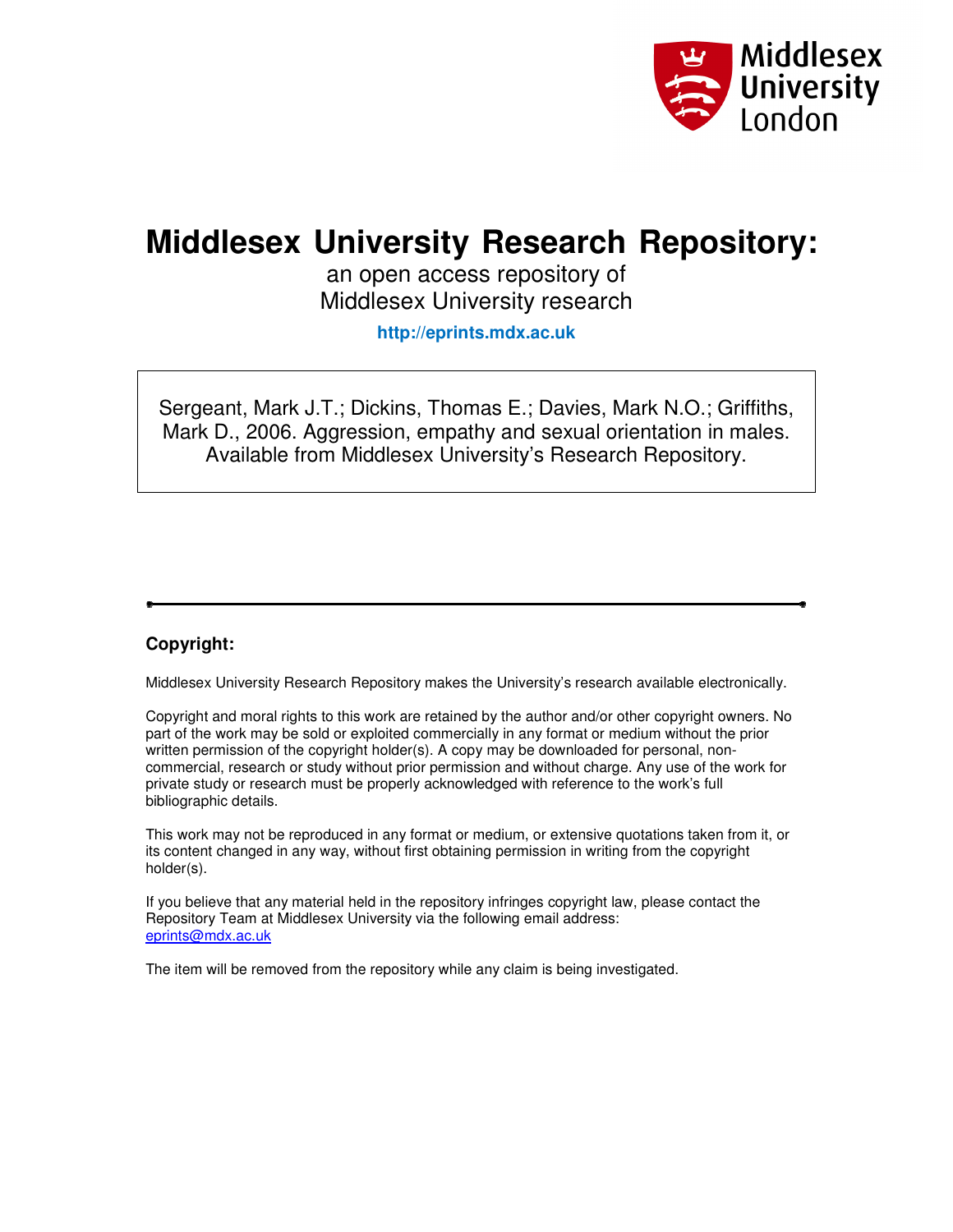## **Aggression, empathy and sexual orientation in males**

## (1) Mark J.T. Sergeant\*, (2) Thomas E. Dickins, Mark N.O.

Davies, & (1) Mark, D. Griffiths

1 Nottingham Trent University, Nottingham, UK; 2 University of East London, London UK

**Word count 4980**

\* corresponding author

**\_\_\_\_\_\_\_\_\_\_\_\_\_\_\_\_\_\_\_\_\_\_**

**Mark Sergeant**

**Division of Psychology**

**Nottingham Trent University**

**Burton Street**

**Nottingham NG1 4BU**

**United Kingdom**

**E-mail: mark.sergeant@ntu.ac.uk**

**Phone: 0044 (0)115 848 5631**

**Fax: 0044 (0)115 848 6826**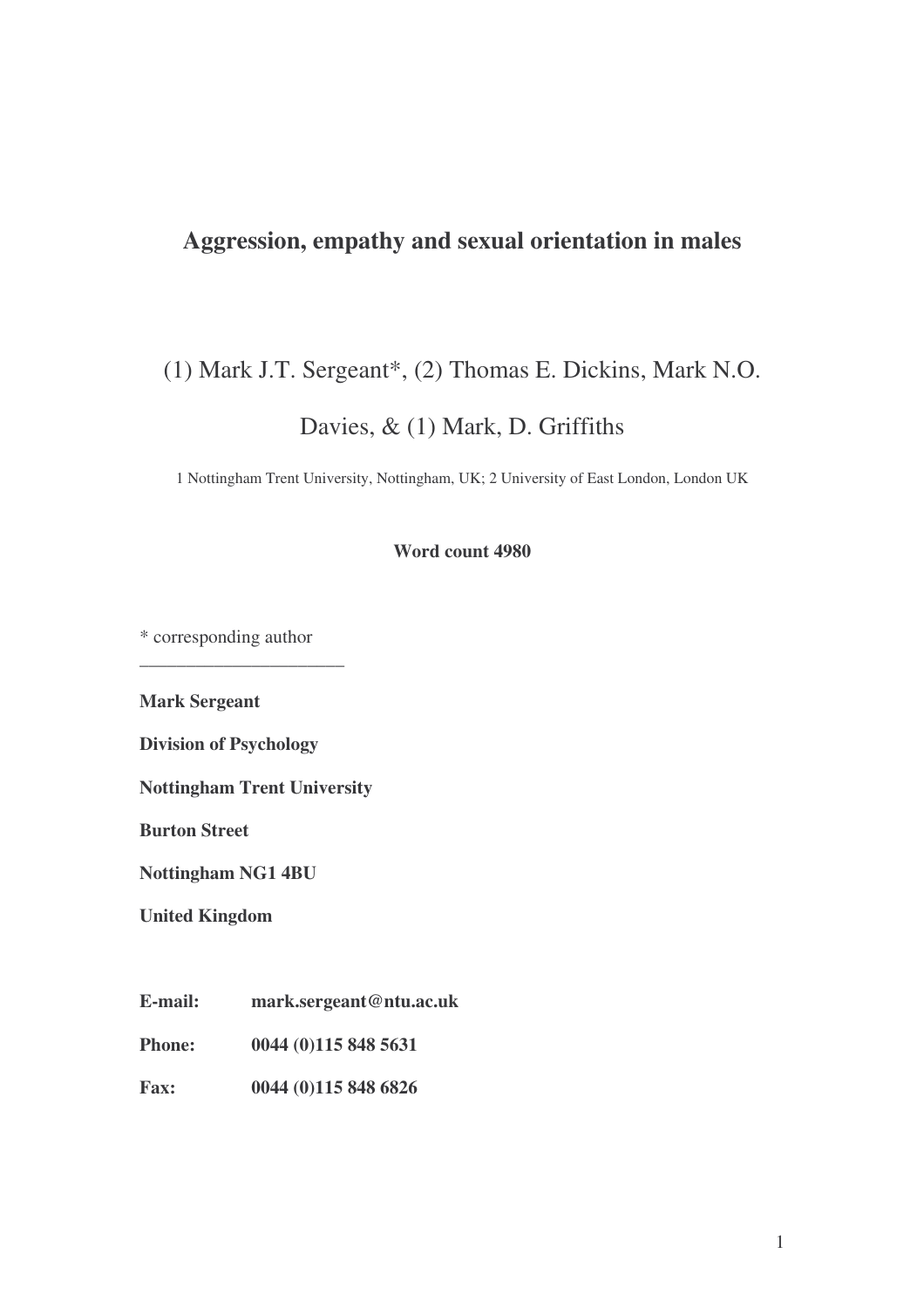#### **Abstract**

Homosexual males are reported to be less physically aggressive than heterosexual males (Ellis, Hoffman, & Burke, 1990; Gladue & Bailey, 1995). Previous aggression studies have not, however, compared all forms of direct aggression, indirect aggression and empathy among these populations. Empathy is a significant factor to consider since it both mitigates the expression of aggression (Kaukiainen, Björkqvist, Lagerspetz, Österman, Salmivalli, Rothberg, & Ahlbom, 1998) and differs between heterosexual and homosexual males (Salais & Fischer, 1995). This study therefore evaluated levels of direct and indirect aggression and empathy among homosexual (n  $= 91$ ) and heterosexual (n  $= 91$ ) males. Data was collected from an Internet-based sample of the two groups using self-report psychometric measures in order to reduce social desirability effects. Homosexual males reported significantly lower levels of physical aggression and higher levels of empathy but report similar levels of indirect aggression, and other forms of direct aggression, to heterosexual males.

**Keywords: Direct aggression, Indirect aggression, Empathy, Sexual orientation, Internet-based research**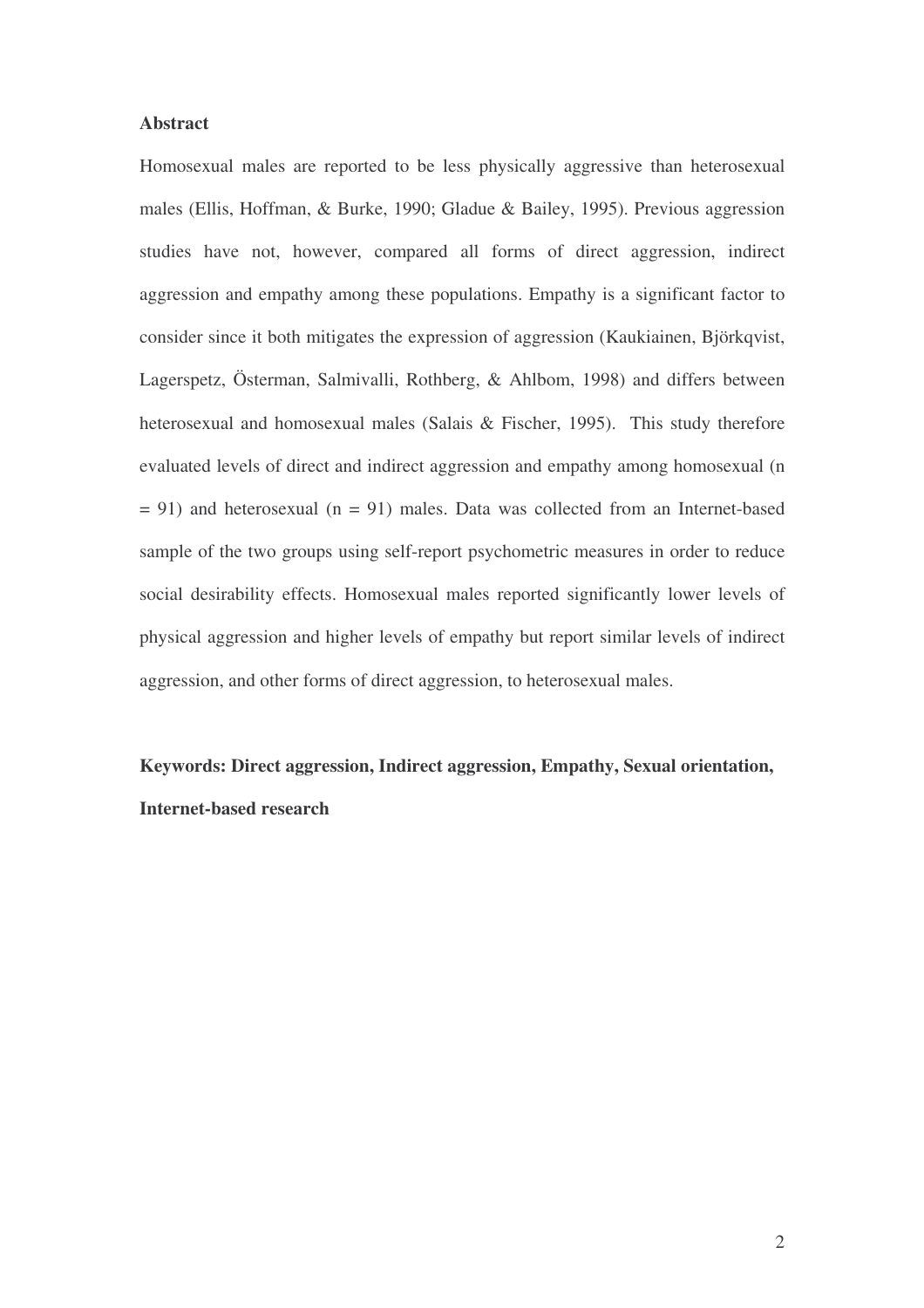#### **1. Introduction**

Human males are reported to be more aggressive than females. During both adolescence and adulthood, males are more likely to initiate aggressive acts (Mesquida & Weiner, 1996), score higher on questionnaire measures of aggression (Buss & Perry, 1992; Harris, 1996) and are more likely to commit homicides (Daly & Wilson, 1988).

Björkqvist and Niemelä (1992), however, point out that many previous studies have conceptualised aggression from a masculine perspective, focusing purely on acts of physical (direct) aggression alone. This focus is misleading. Females are reported to share the same levels of aggression as males but use alternative, or indirect, methods of expression (Campbell, 1995). Indirect aggression reflects a strategy in which an individual attempts to inflict pain on another, using social manipulation in such a manner that they cannot be identified, therefore limiting possible counter-aggression (Björkqvist, Lagerspetz, & Kaukiainen, 1992). Additionally, both direct and indirect aggression are not unidimensional domains but should instead be conceptualised as numerous aggression sub-traits (Buss & Perry, 1992; Forrest, Eatough & Shevlin, *in press*). Thus, it is crucial to consider how aggression is operationalised and to select appropriate psychometric tools for its evaluation.

There is considerable within-sex variation in male aggression, in particular that attributed to male sexual orientation. Homosexual males are reported to express significantly lower levels of physical aggression during their childhood and early adolescence, based on both retrospective (Blanchard, McConkey, Roper, & Steiner,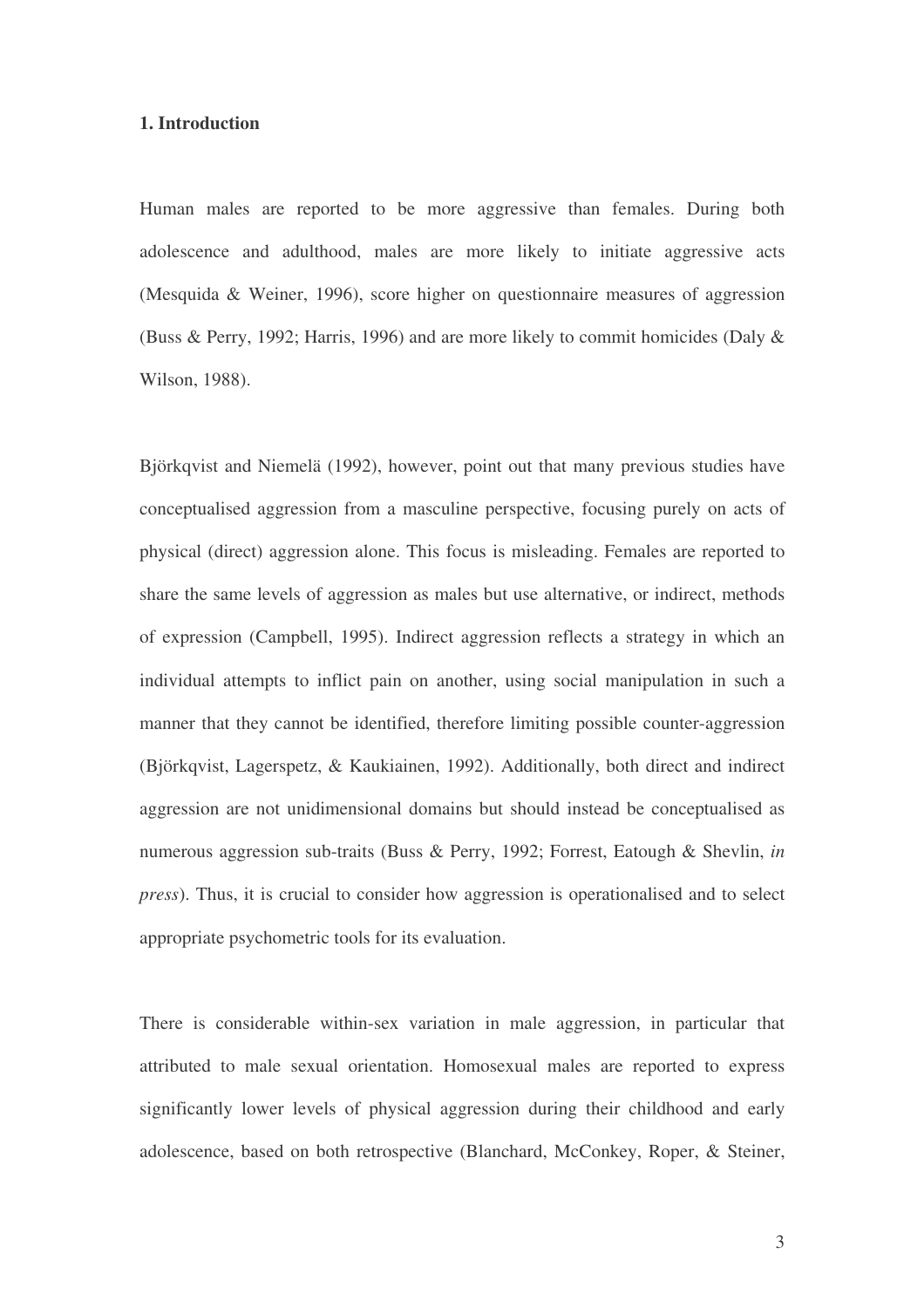1983; Friedman & Stern, 1980) and prospective (Zucker & Bradley, 1995) studies. These findings may be linked to prenatal androgen theory, which proposes that differences in brain and behaviour between the sexes are under the control of prenatal androgens. Homosexual males are considered to follow sex-atypical lines of differentiation in both brain and behaviour in line with their sex 'atypical' sexual preference (Ellis & Ames, 1987; Rahman & Wilson, 2003). While between-sex differences in physical aggression have not been linked to prenatal androgens, physical aggression in males does vary as a consequence of prenatal androgen exposure (Bailey & Hurd, 2005).

Support for this lack of physical aggression among homosexual males is indirectly supported by research into *childhood gender nonconformity* (CGN). This refers to a child's interest in sex typical games and activities, and their sense of gender identity. These interests are reported to be moderately heritable (Bailey, Dunne, & Martin, 2000) and also vary with prenatal androgen exposure (Berenbaum & Snyder, 1995). Adult homosexual males are reported as having been "feminine" (sex atypical) in these respects, displaying less interest in physically active pursuits such as rough-andtumble play (Zucker & Bradley, 1995). While high levels of CGN do not directly reflect childhood aggression (aggression involves a desire to cause pain/harm while activities like rough-and-tumble play do not), they suggest a lack of male-typical physicality among homosexual males during development.

Three studies have examined how adult aggression varies as a result of sexual orientation. Ellis, Hoffman, and Burke (1990) report that homosexual males are significantly less likely than heterosexual males to fight to the point of injury and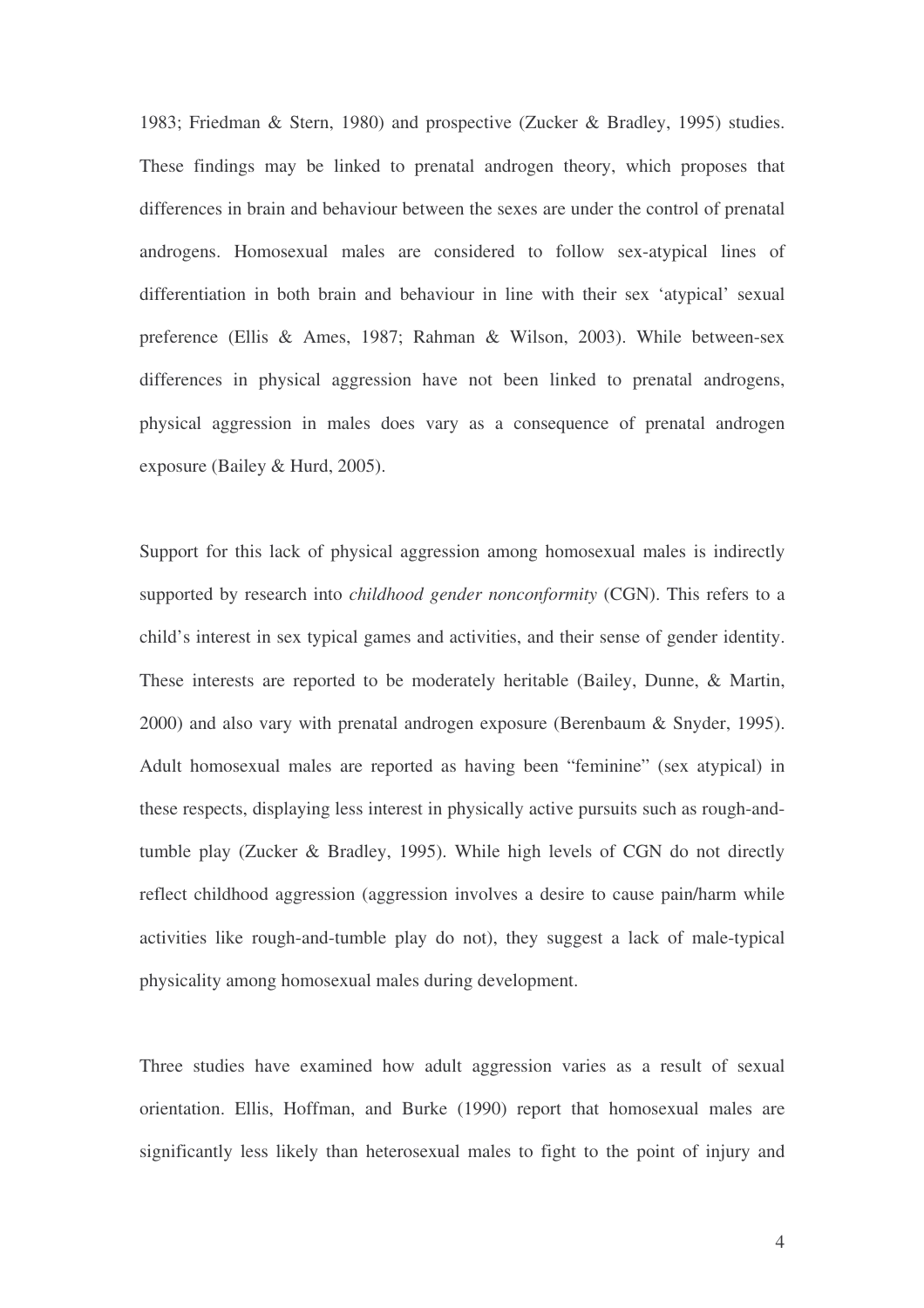considered themselves to be less violent (based on a sample of 129 heterosexual males and 29 homosexual males). Ellis et al. (1990) also report homosexual males recalled significantly lower levels of childhood aggression. Gladue (1991), however, reported no differences in adult aggression based on sexual orientation. While both groups were carefully matched on a number of important demographic variables, these findings were based on a comparatively limited sample (21 heterosexual males and 19 homosexual males) and may have lacked sufficient statistical power to detect group differences. Gladue and Bailey (1995) examined levels of physical and verbal aggression and interpersonal competitiveness among heterosexual and homosexual males (using a comparatively larger sample of 82 heterosexual males and 74 homosexual males). While no significant differences were recorded for either verbal aggression or competitiveness, homosexual males reported significantly lower levels of physical aggression.

Based on the extant literature, it appears that homosexual males may display significantly lower levels of physical aggression than heterosexual males during both childhood/adolescence and in adult life. Nonetheless, this relative difference does not appear to extend to other forms of aggression or competitiveness. However no studies have explicitly investigated the levels of indirect aggression in a comparative sample of homosexual and heterosexual males.

A possible mediating factor in the relationship between physical aggression and male sexual orientation is "empathy." Baron-Cohen (2002) defines empathy as the:

5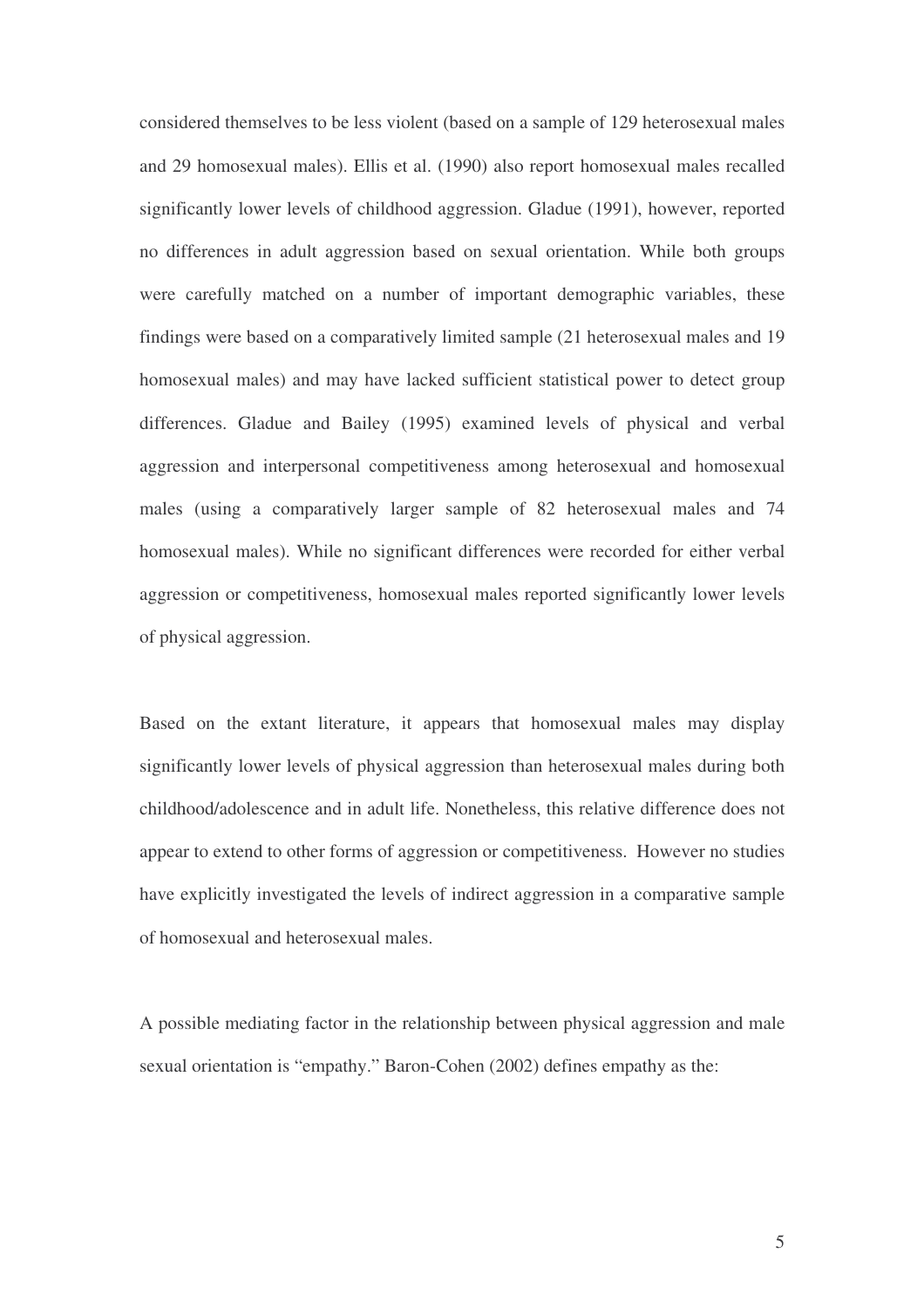Drive to identify another person's emotions and thoughts, and to respond to these with an appropriate emotion. Empathizing allows you to predict a person's behaviour, and to care about how others feel" (2002: 248).

Females are consistently reported to demonstrate higher levels of empathizing than males (Davis & Franzoi, 1991; Baron-Cohen, Richler, Bisarya, Gurunathan, & Wheelwright, 2003). Indeed Baron-Cohen (2002) posits that the female brain is, on average, specifically orientated towards empathizing rather than systemising (the drive to analyse a system and understand its rules) with sexual differentiation possibly linked to both genetic factors and prenatal androgen exposure. The expression of empathy in men also appears to vary as a result of sexual orientation; Salais and Fischer (1995) report that homosexual males display significantly higher levels of generalised empathy. This may have a significant impact on adult aggression since empathy mitigates the expression of both direct and indirect aggression (Kaukiainen, Björkqvist, Lagerspetz, Österman, Salmivalli, Rothberg, & Ahlbom, 1998). However there are no studies exploring the associations between empathy and multi-component measures of aggression among heterosexual and homosexual males.

The present study, the first of its kind, aims to assess levels of direct aggression, indirect aggression and empathy will be assessed in a large sample of heterosexual and homosexual males. Based on previous research it is predicted that i) homosexual males will report lower levels of physical aggression, ii) homosexual males will report higher levels of empathy, and iii) homosexual males will display a stronger negative relationship between aggression and empathy. No predictions are made concerning levels of indirect aggression reported by heterosexual and homosexual males.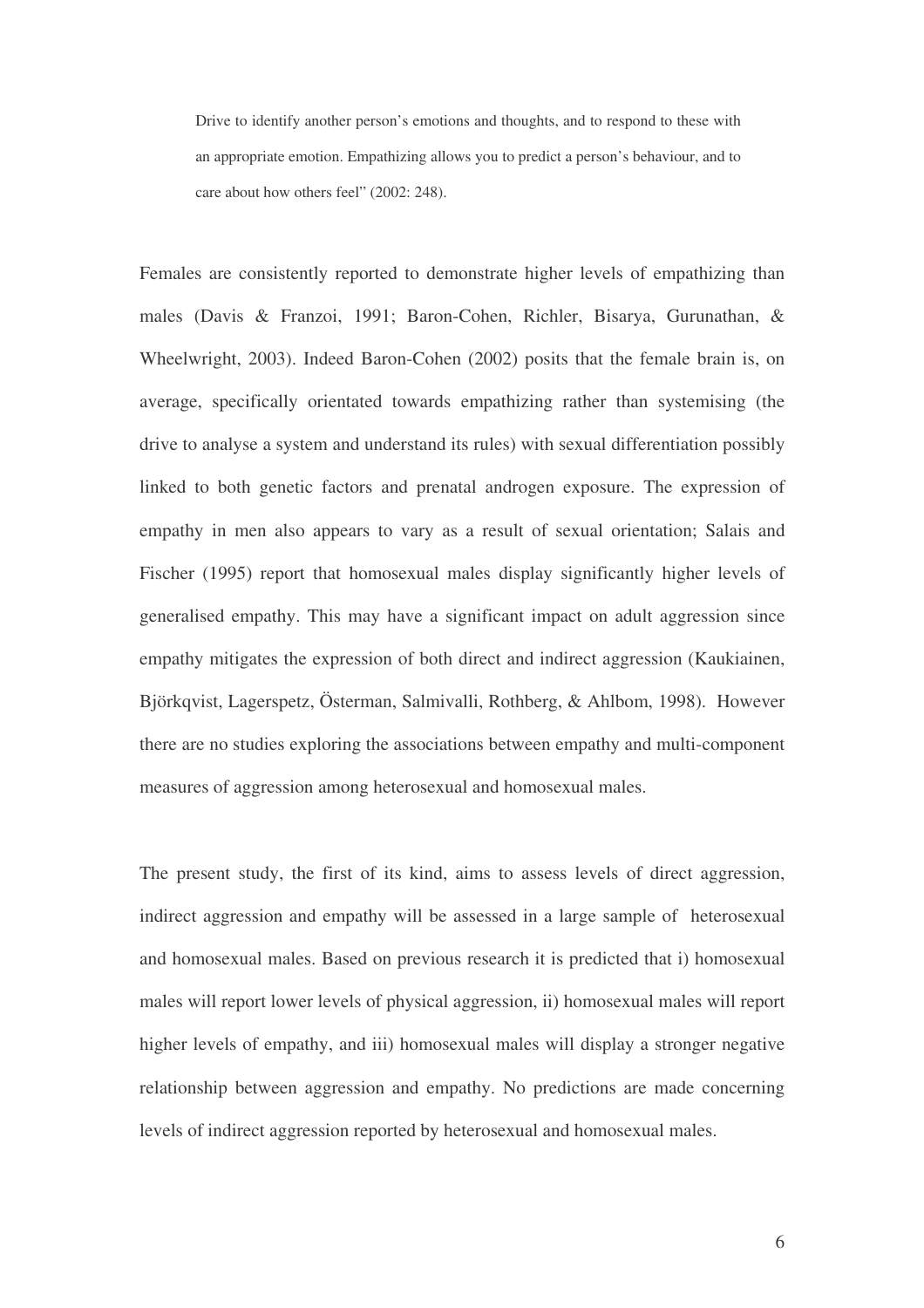#### **2. Method**

#### *2.1. Participants*

A total of 91 heterosexual males (mean age = 27.7 years, S.D. = 10.5 years) and 91 homosexual males (mean age = 23.7 years, S.D. = 7.8 years) participated. As a group, homosexual males were significantly younger than heterosexual males  $(t_{(180)} = 2.96$ , *p*<0.01).

Sexual orientation was established using a series of four separate Kinsey Scales (Kinsey, Pomeroy & Martin, 1948) designed to assess sexual identity, attraction, behaviour and fantasies. Each scale has a seven-point range, running from 0 (completely heterosexual interest/response) to 6 (completely homosexual interest/response). Mean orientation scores from the four scales were 0.1 ( $SD = 0.2$ ) for heterosexual males and  $5.8$  (SD = 0.3) for homosexual males, demonstrating clear differences in self-reported sexual orientation between the two groups. This is consistent with previous research indicating a bimodal sexual orientation in males, unlike the more variable expression of sexual orientation among females (Bailey et al., 2000).

All participants were recruited online. Homosexual males were recruited through a number of student orientated Lesbian, Gay, Bisexual and Transgender (LGBT) organisations in the United Kingdom and the United States. A standardised e-mail was sent to the president of each organisation explaining the goals of the current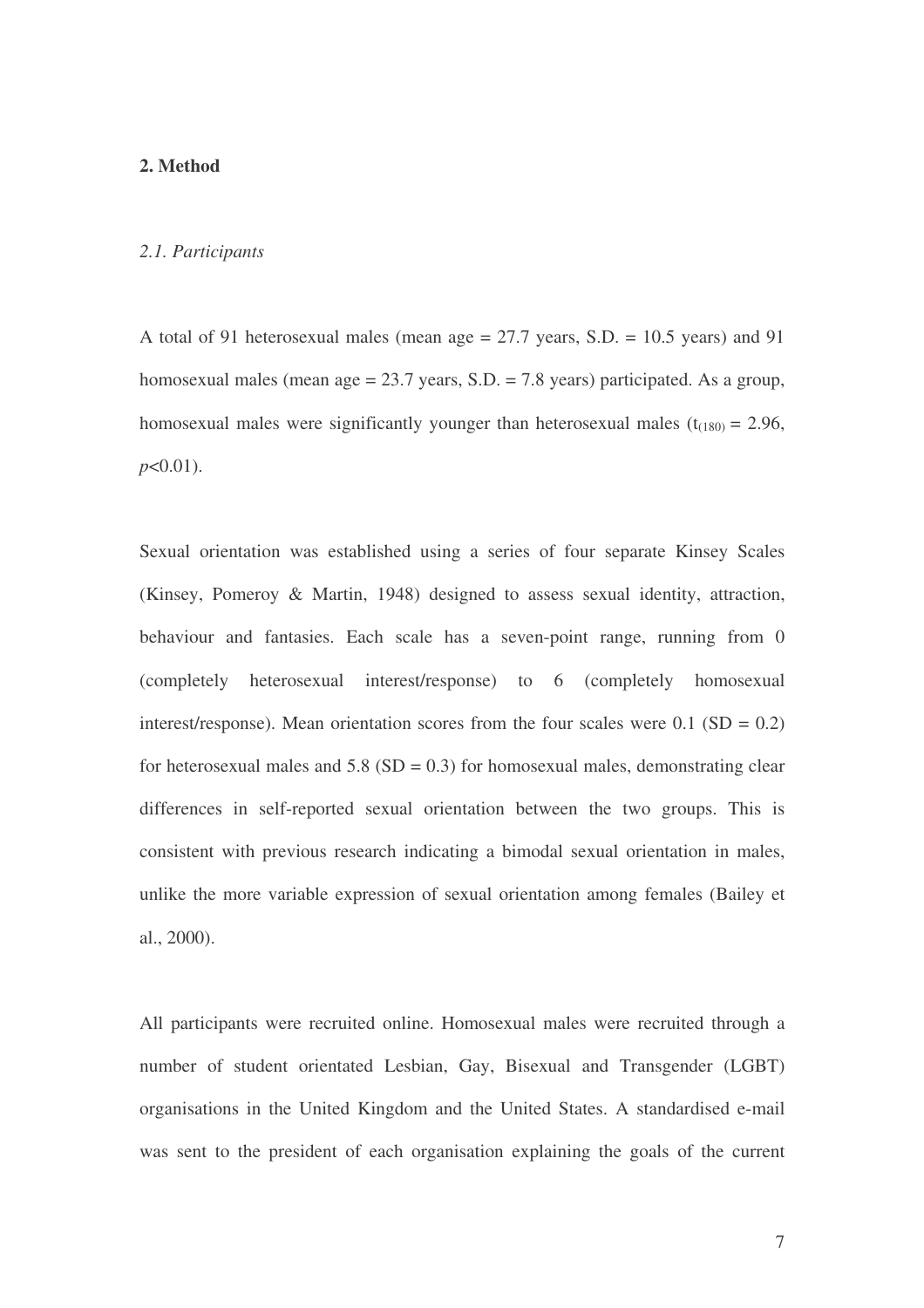research and requesting that a link to this study be distributed to their members. Heterosexual males were recruited via a link posted on two student orientated online research websites, the 'Social Psychology Network' (socialpsychology.org) and 'Psychological Research on the Net' (psych.hanover.edu/Research/exponnet.html), over a two-month period.

An online method of sampling was selected to gain access to a large sample of homosexual men. The use of an online sample alleviates the substantial problems in recruiting homosexual participants (Sandfort, 1997), somewhat since it affords access to a large and diverse population who may not ordinarily be available for research purposes. However it is possible that an online sample may not be representative of either the wider heterosexual or homosexual populations. Based on the methods of Hewson, Yule, Laurent and Vogel (2003), scores from this research will therefore be compared to existing data collected from traditional (non-internet) samples to assess generality. One criticism of studies using self-report measures of indirect aggression (Österman, Björkqvist, Lagerspetz, Kauiainen, Huesman, & Fraczek, 1994) and empathy (Kaukiainen et al., 1998) is the influence of social desirability; the privacy offered through online sampling represents an efficient way to alleviate this problem and has been shown to significantly reduce social desirability effects (Joinson, 1999). There was, however, a lack of direct control over participants. To increase researcher control, participants were provided with clear and explicit instructions to follow, IP addresses were recorded to prevent multiple submissions and the online surveyauthoring tool was deliberately selected for its presentational consistency across web browsers (see below).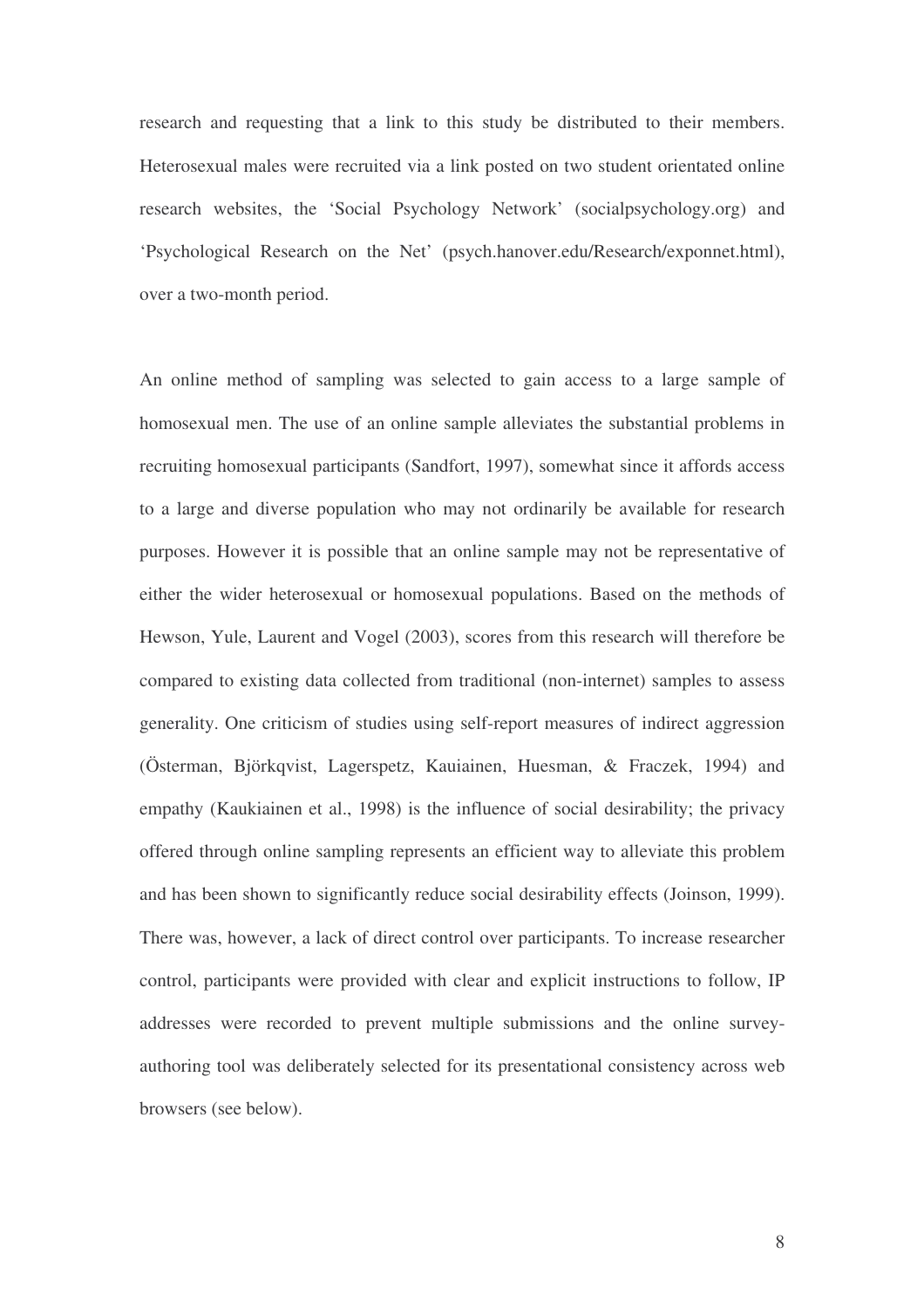#### *2.2. Materials*

**The Aggression Questionnaire (AQ).** This 29-item scale was developed by Buss Perry (1992) specifically to divide direct aggression into a series of factor-analytically derived sub-traits: physical and verbal aggression (motor components); anger (affective component) and hostility (cognitive component). All sub-traits demonstrate a high level of internal consistency (Cronbach's alphas ranging from 0.72 to 0.85). Given the specificity of previously reported differences in aggression between heterosexual and homosexual males (Gladue & Bailey, 1995), the AQ may detect differences that would otherwise have been missed by more global measures of aggression.

**The Indirect Aggression Scale – Aggressor Version (IAS-A).** Studies examining indirect aggression in children and adolescents typically rely on peer evaluation scales (i.e., Björkqvist et al., 1992). These methods would be almost impossible to implement with an online adult population. It was therefore decided to use the recently developed IAS-A of Forrest et al. (*in press*). This psychometric tool is specifically designed for the self-assessment of indirect aggression among adults. Based on exploratory factor analysis, indirect aggression is divided into three subtraits: social exclusion (actively excluding someone from social situations/interactions); use of malicious humour (using humour to harm an individual); and guilt induction (the intentional induction of guilt), which show a high level of internal consistency (Cronbach's alphas ranging from 0.81 to 0.89). Participants are asked to evaluate how often they used an indirectly aggressive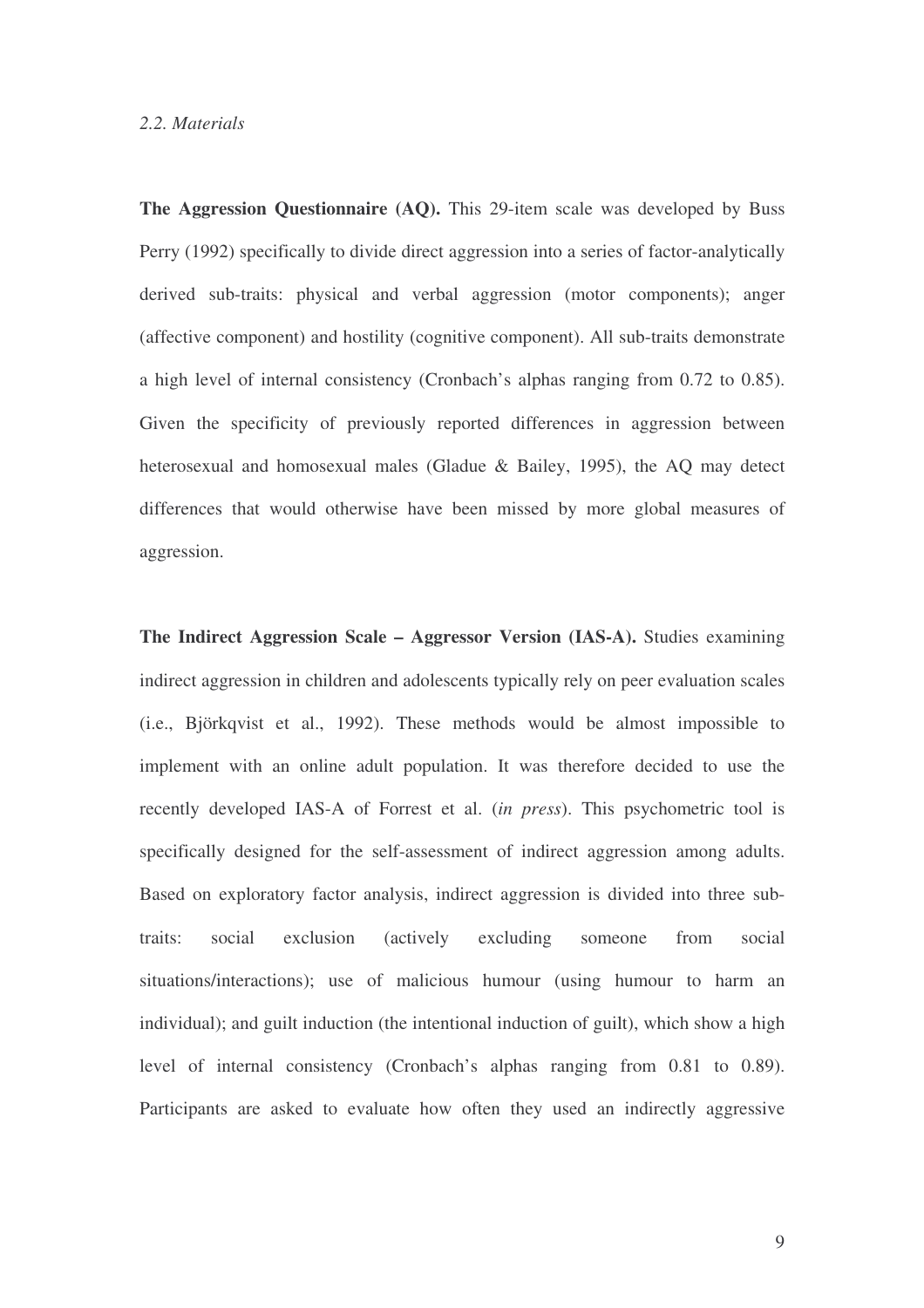strategy towards someone over the last 12 months, with their responses being evaluated on a 5 point Likert scale  $(1 = never, to 5 = regularly)$ .

**The Empathizing Quotient (EQ).** This 60-item scale was developed to assess empathy, defined as the ability to identify mental states and respond with an appropriate emotional reaction (Baron-Cohen et al., 2003). While many previous empathy measures have been developed, they have frequently tapped into emotional arousability, self-confidence, sensitivity or non-conformity rather than empathy per se (Lawrence, Shaw, Baker, Baron-Cohen, & David, 2004). The EQ is both a reliable and valid measure of empathy (Lawrence et al., 2004). It is composed of 60 items, 40 of which are designed to assess empathy and 20 acting as filler items. Participants are asked to say how much they agree or disagree with empathy related statements (i.e., 'I really enjoy caring for other people') using a four-point Likert scale (ranging from 'strongly disagree' to 'strongly agree'). The EQ has demonstrated a high level of internal consistency (Cronbach's alpha of 0.92; Baron-Cohen & Wheelwright, *in press*).

#### *2.3. Procedure*

All of the above measures and demographic scales were coded into an online presentational format using the *autoform* system of Nottingham Trent University (http://ess.ntu.ac.uk/autoform/). This is an online survey-authoring tool optimised for fast downloading, widespread browser compatibility and clarity of display. A link to the finished survey was then distributed to participants (see above). Before taking part in the study, both groups were required to read an introductory web page that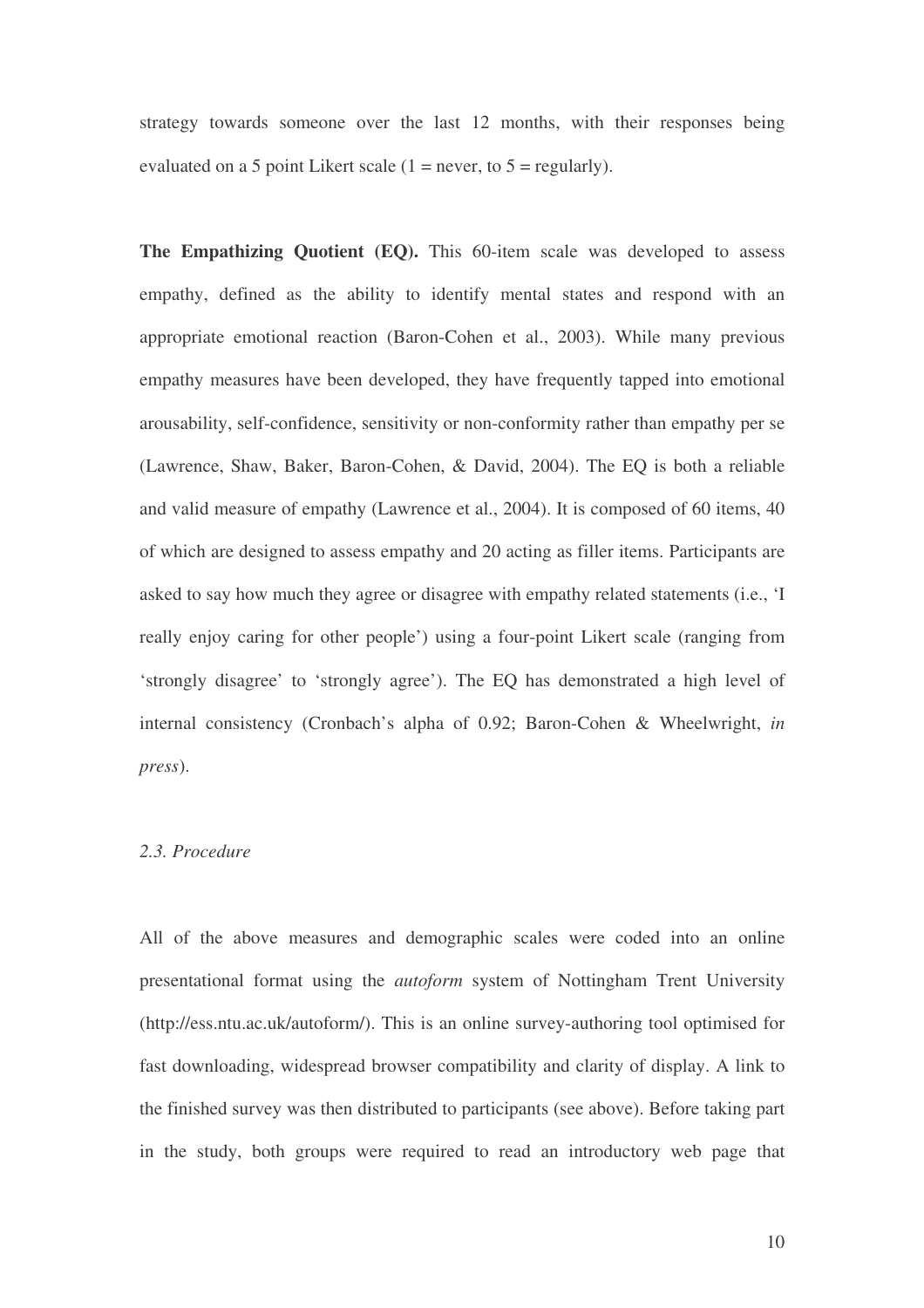informed participants of the aim of this study and of all pertinent ethical issues. All participants were required to provide explicit consent that they had read and understood both the nature of this study and were more than 18 years old. All procedures were approved by the Psychology Ethics Committee of the Nottingham Trent University.

#### **3) Results**

Mean scores from both orientation groups are displayed in Table I (alongside previous data collected from non-internet based samples). Since scores for physical aggression showed a significant positive skew, a logarithmical transformation was performed on the data. Since heterosexual and homosexual groups differed significantly in age, this was controlled as a potential covariate.

#### *[INSERT TABLE I HERE]*

#### *3.1) Univariate analysis*

Results of one factor (sexual orientation) ANCOVA analysis for each dependent variable are shown in Table II. Since multiple analyses were made, a minimum *p* value was established for univariate analyses by multiplying the standard probability  $(p<0.05)$  by the number of analyses (in order to decrease the chances of a type 1 family-wise error occurring). This produced a minimum *p* value of 0.006.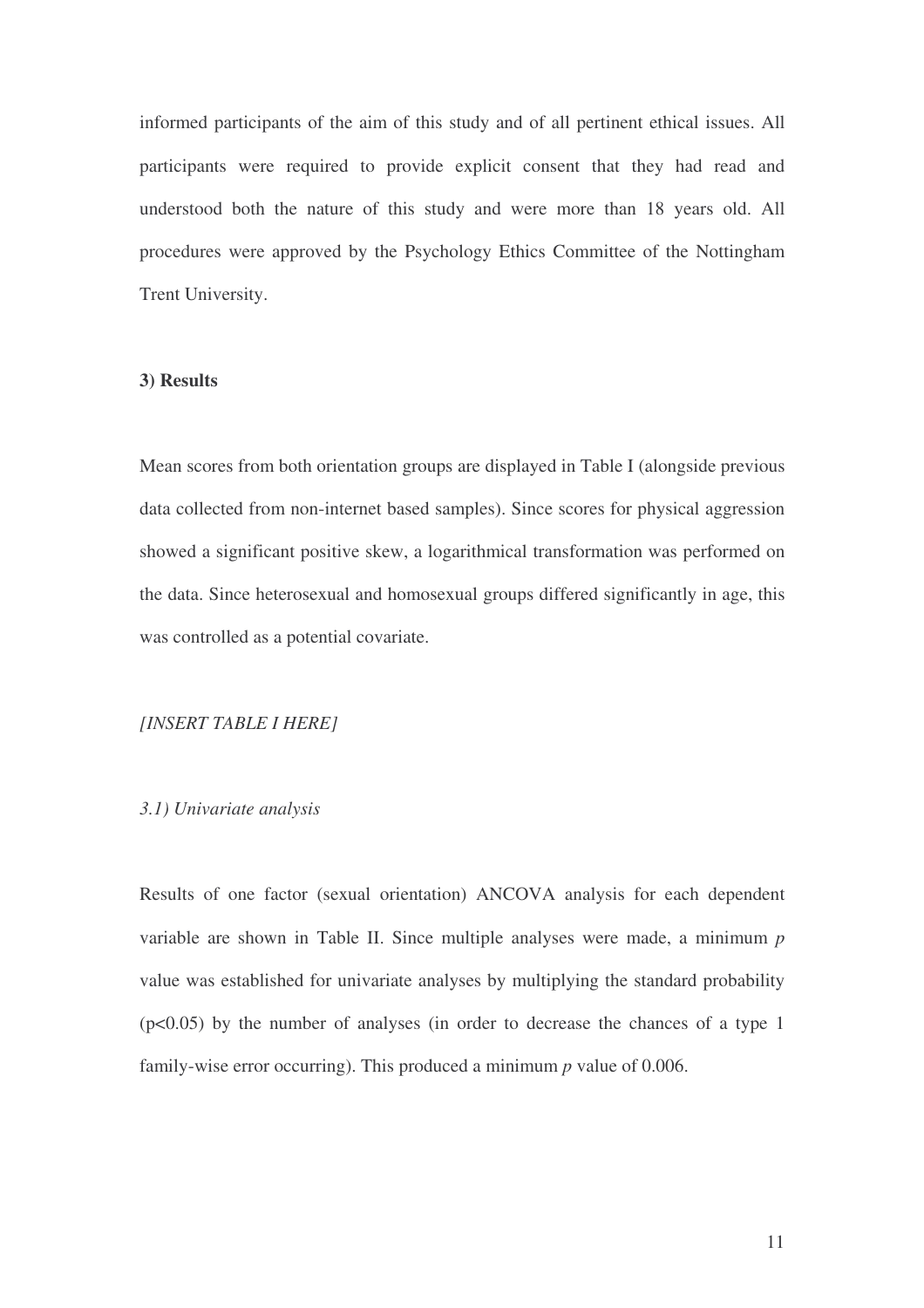#### *[INSERT TABLE II HERE]*

Homosexual males reported significantly lower levels of physical aggression  $(F_{(1, 179)}$  $=$  37.03,  $p$ <0.006) and significantly higher levels of empathy (F<sub>(1, 179)</sub> = 12.55, *p*<0.006) than heterosexual males, with no significant differences recorded for other forms of aggression. These differences were maintained for both physical aggression  $(F_{(1, 172)} = 35.43, p<0.006)$  and empathy  $(F_{(1, 172)} = 7.91, p<0.006)$  when all other aggression sub-traits, age, and/or empathy were controlled for as covariates. The 95% confidence intervals show no substantial overlap of mean scores between the two groups for either physical aggression (heterosexuals  $= 20.36$  to 23.60, homosexuals  $=$ 15.11 to 17.42) or empathy (heterosexuals  $=$  36.62 to 41.38, homosexuals  $=$  42.57 to 46.80).

Age was found to be a significant covariate for several forms of aggression, with younger heterosexual and homosexual males displaying higher levels of malicious humour ( $r = -3.63$ ,  $p < 0.05$ ; and  $r = -3.29$ ,  $p < 0.05$  respectively). Younger heterosexual males displayed significantly more physical aggression ( $r = -2.18$ ,  $p < 0.05$ ), while younger homosexual males displayed significantly more hostility and made more frequent use of guilt induction ( $r = -2.15$ ,  $p < 0.05$ ; and  $r = -2.42$ ,  $p < 0.05$  respectively).

#### *3.2) Inter-correlation of variables*

Partial correlations (controlling for age) were made between each form of aggression. All were significantly inter-correlated, although the correlation in most cases was weak (ranging from  $r = 0.20$ ,  $p < 0.05$ ; to  $r = 0.55$ ,  $p < 0.001$ ). Due to the putative mitigating influence of empathy, partial correlations were made between this variable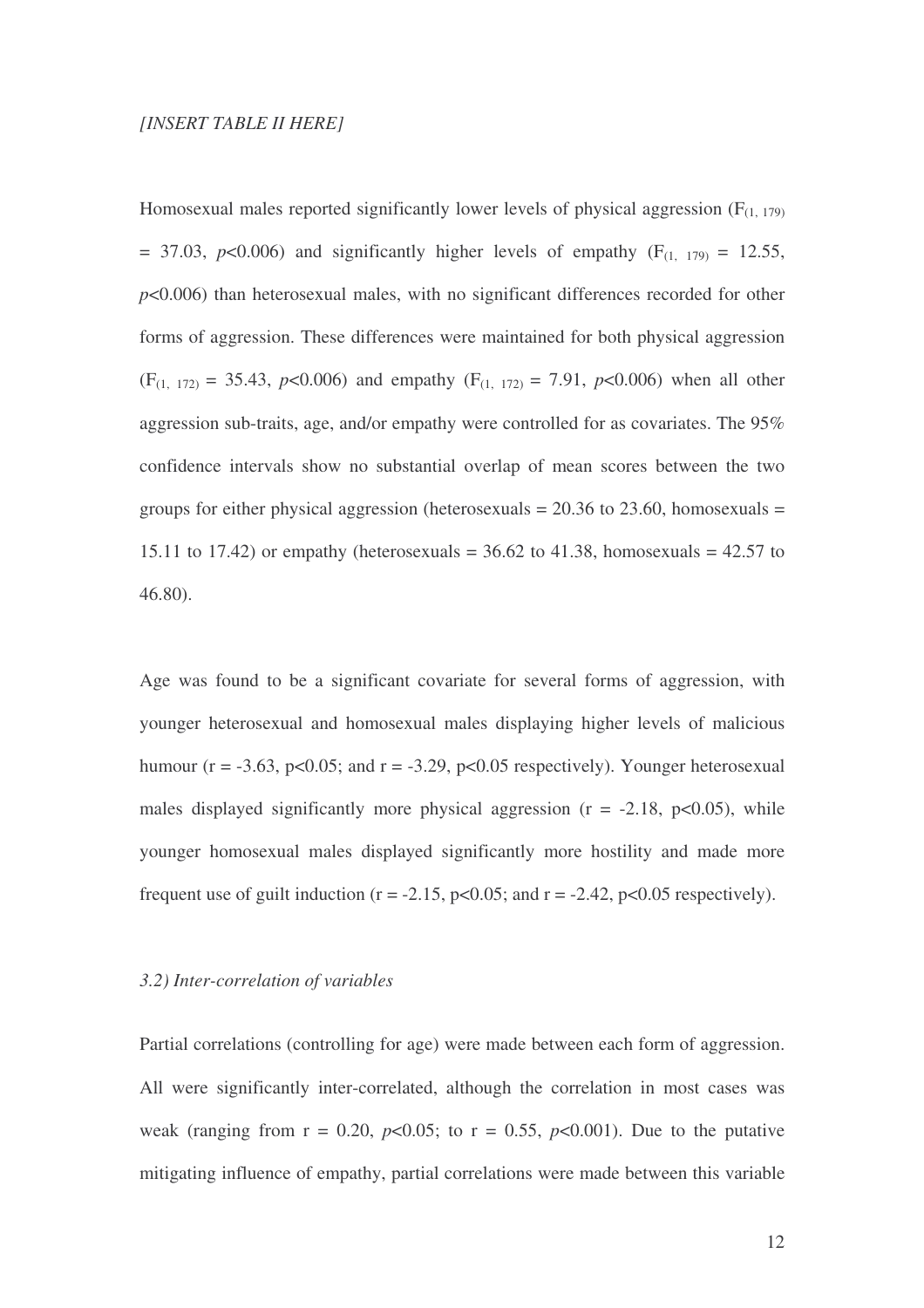and all forms of aggression (see Table III). With the exception of anger (roughly equally correlated in both orientation groups) and hostility (significantly negatively correlated for heterosexual but not homosexual males), empathy was more negatively correlated with aggression among homosexual males. The amount of variance in aggression explained by empathy was higher among homosexual males (though it is roughly equal for anger, and higher among heterosexual males for hostility). This suggests the possible mitigating influence of empathy on aggression was stronger among homosexual males than heterosexual males.

#### *[INSERT TABLE III HERE]*

#### *3.3) Comparison of online and offline samples*

For heterosexual males, mean scores and variance were almost identical to previous samples for both direct aggression (Buss & Perry, 1992; Bailey & Hurd, 2005) and empathy (Baron-Cohen et al., 2003; Lawrence et al., 2004) (see Table I). Social exclusion scores for heterosexual males were virtually identical to those of Forrest et al. (in press), whereas malicious humour and guilt induction scores were approximately half a standard deviation lower in the current Internet based sample.

#### **4. Discussion**

The present study confirmed the hypotheses that homosexual males would report lower levels of physical aggression and higher levels of empathy than heterosexual males. There were no significant differences between the groups for any other form of aggression, suggesting that heterosexual and homosexual males, as with heterosexual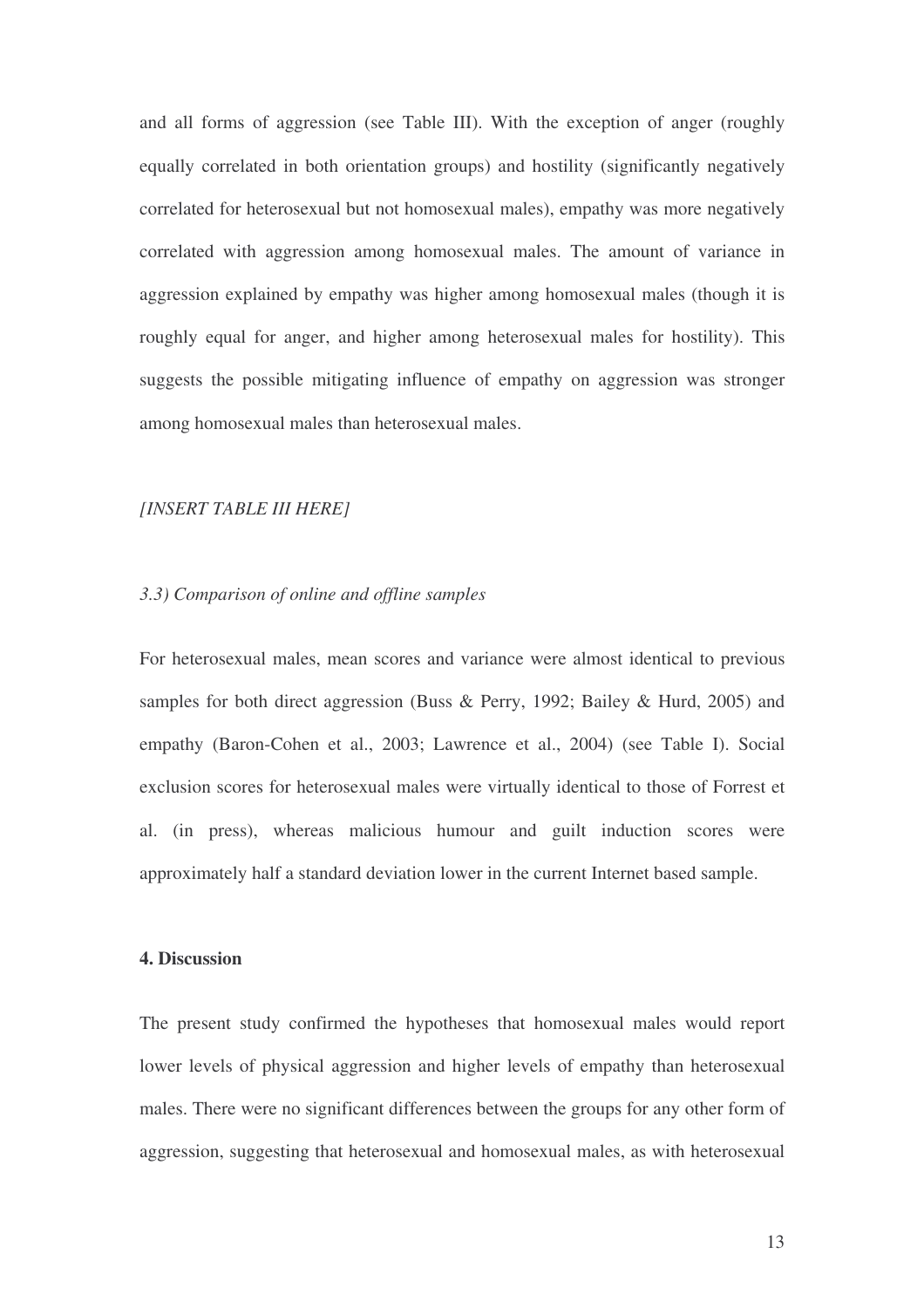males and females, differ in aggression in a qualitative rather than quantitative nature. These sexual orientation related differences remained after controlling for covariates. Overall, these data are consistent with several previous studies (Ellis et al., 1990; Gladue & Bailey, 1995; Salais & Fischer, 1995).

The difference in adult physical aggression between heterosexual and homosexual males appears similar to differences reported for childhood aggression in these populations (Blanchard et al., 1983) and is indirectly consistent with previous findings on childhood gender non-conformity (CGN) among homosexual males (Zucker & Bradley, 1995). The lack of a significant relationship between age and physical aggression in homosexual males adds further support to this interpretation.

The higher level of empathy found among homosexual males is also consistent with previous research in the area (Salais & Fischer, 1995). Empathy was also more strongly correlated with aggression sub-traits among homosexual males. The exception to this was a noticeably stronger relationship between empathy and the cognitive component of aggression (hostility) among heterosexual males. Since empathy may have a mitigating effect on displays of aggression (Kaukiainen et al., 1998), this suggests stronger mitigation of aggressive responses via an empathy pathway among homosexual males.

Physical aggression could be an inefficient strategy to pursue for homosexual males for similar reasons to heterosexual females. This inefficiency arises due to the lower level of physical strength that is, on average, possessed by females. Adult homosexual males are also reported to have slightly lower body weight and height, in self-report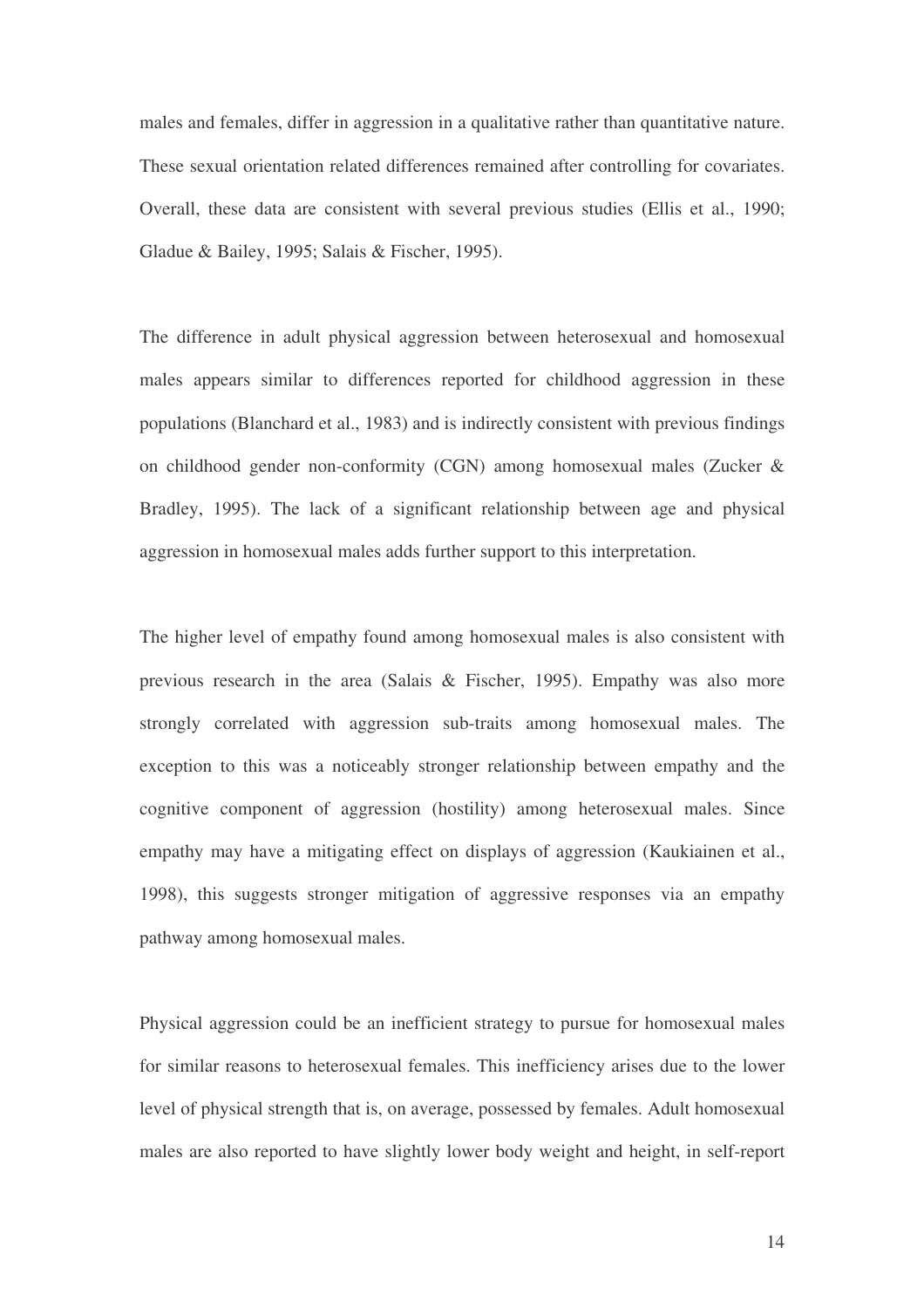and objective skeletal measures, than heterosexual males (Bogaert & Blanchard, 1996; Martin & Nguyen, 2004), which may also mitigate the use of physical aggression. This explanation would, however, be dependent on homosexual males having, on average, smaller physiques than heterosexual males during both childhood and adulthood.

The proximate mechanism behind sexual orientation differences in empathy is also unclear but may be linked to established sex differences for this trait. Heterosexual females display significantly higher levels of empathy than heterosexual males across a range of settings (reviewed in Baron-Cohen, 2002). This difference is partially biological in basis and has been linked to several areas of the brain (Baron-Cohen et al., 2003), noticeably the amygdala, which is both sexually dimorphic in humans and, in non-human species, influenced by prenatal androgen exposure (Berenbaum & Synder, 1995). Androgen exposure has also been linked to the development of homosexuality (Ellis & Ames, 1987) and the display of some female typical neuropsychological characteristics in homosexual males (Rahman & Wilson, 2003). It is possible that the effects of androgen exposure on the amygdala would cause the expression of empathy to shift in a more heterosexual female typical direction among homosexual males. It is important to note that mean empathy scores for homosexual males in the current research (44.73; SD=11.75) were similar to those previously reported for heterosexual females (47.70; SD=11.00) (Baron-Cohen et al., 2003). While tentative, this would not only account for differences in empathy but would also be consistent with findings linking prenatal androgen exposure to levels of physical aggression in males (Bailey & Hines, 2005), sex typical play interests in humans (Berenbaum & Snyder, 1995) and the expression of sex-atypical play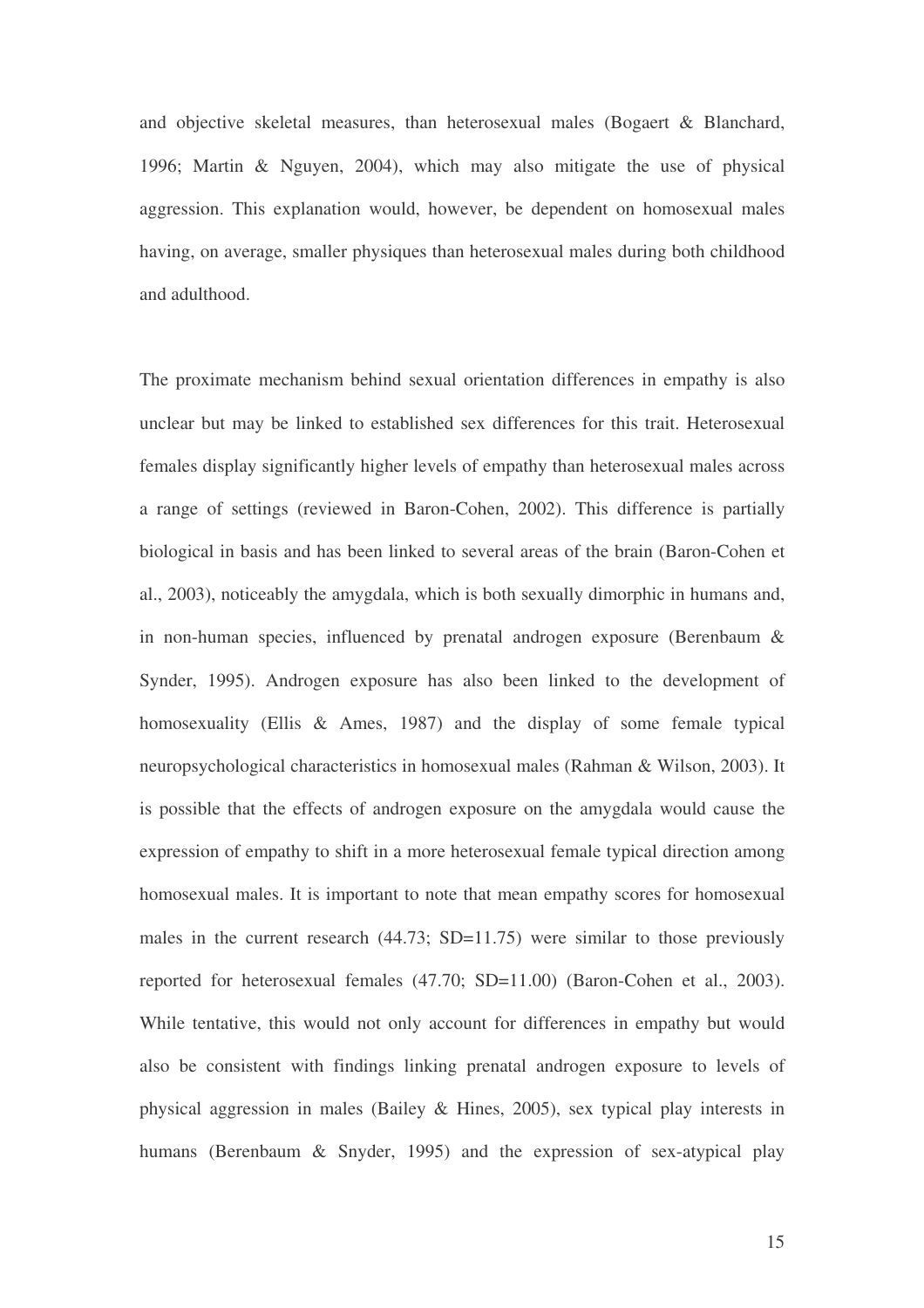behaviour in homosexual males (Zucker & Bradley, 1995). To substantiate this claim, there would have to be direct links between androgen exposure, sexual orientation and amygdalic development. Such evidence is not currently available, though research does link the amygdala and sexual orientation in studies of homosexual rams (Perkins & Fitzgerald, 1997).

#### *Methodological issues*

Age was shown to have a significant impact on the display of aggression and varied as a function of sexual orientation. For both male groups there was a significant negative correlation between age and the use of malicious humour, consistent with the findings of Forrest et al. (in press) for heterosexual males and females. However scores from both heterosexual and homosexual males did not show a significant negative relationship for the use of social exclusion and only homosexual males showed a negative relationship between age and guilt induction. With the exception of the latter relationship, all correlational coefficients were similar to those of heterosexual males and females reported by Forrest et al. (in press). Given the weak relationship between age and forms of indirect aggression other than malicious humour use, and the substantial sample used by Forrest  $(n = 588)$ , it is possible the current study lacked the statistical power to detect these age-based effects.

Using an Internet-based sample allowed for access to a comparatively large number of homosexual individuals and provided some degree of control over social desirability effects in responses (Joinson, 1999). However it is possible that both the samples of heterosexual and homosexual males are dissimilar to offline samples, since they were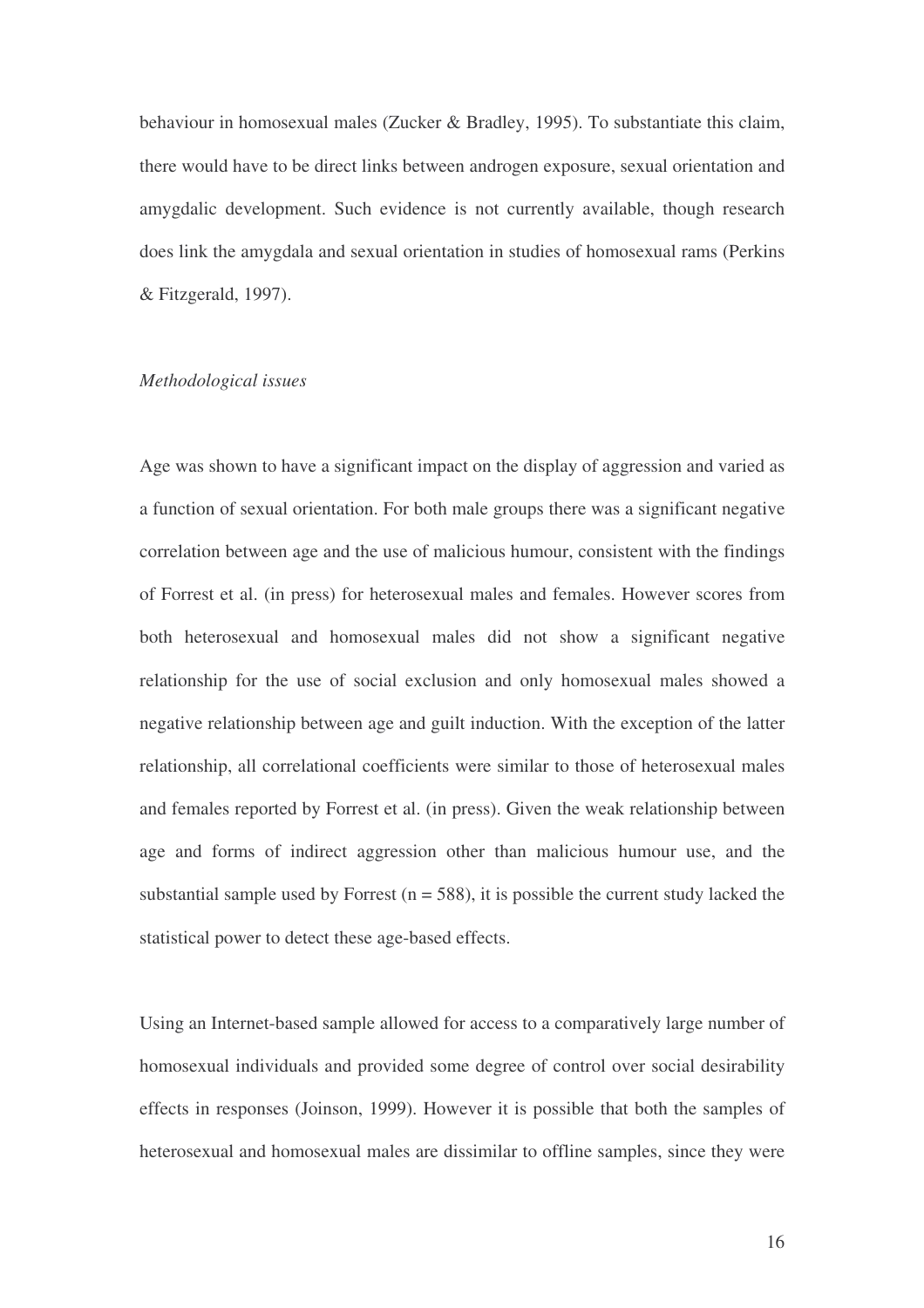self-selected participants. This is unlikely since homosexual male participants are usually sampled from an event, organisation or publication in a gay community (i.e., Camperio-Ciani, Corna, & Capiluppi, 2004) and/or through student Lesbian, Gay, Bisexual and Transgender organisations (i.e., Wegesin, 1998). In the current research, all homosexual participants were drawn from similar LGBT organisations and therefore reflect comparable populations. It must be remembered, however, that these individuals have deliberately self-selected to join such organisations and may not be reflective of the wider homosexual population. Obtaining a truly representative sample of homosexual individuals is a near impossible task (Sandfort, 1997).

For heterosexual males, the mean scores and variance were very similar to those produced in studies using offline samples (Buss & Perry, 1992; Baron-Cohen et al., 2003; Forrest et al., in press). This suggests the participants used in the current research are comparable to other samples accessed through more conventional means (Hewson et al., 2003). However scores for malicious humour use and guilt induction were slightly lower in the current study. The reason why these specific scores differ while scores for other traits are highly similar among both online and offline samples is unclear. It is unlikely to be due to the anonymity and disinhibitory effects of online research, since it would be expected to see these scores increase rather than decrease. This issue warrants further investigation. While scores for homosexual males could not be directly compared to those from previous samples, the significant differences for physical aggression and empathy in this study were similar to previous research.

#### **Conclusions**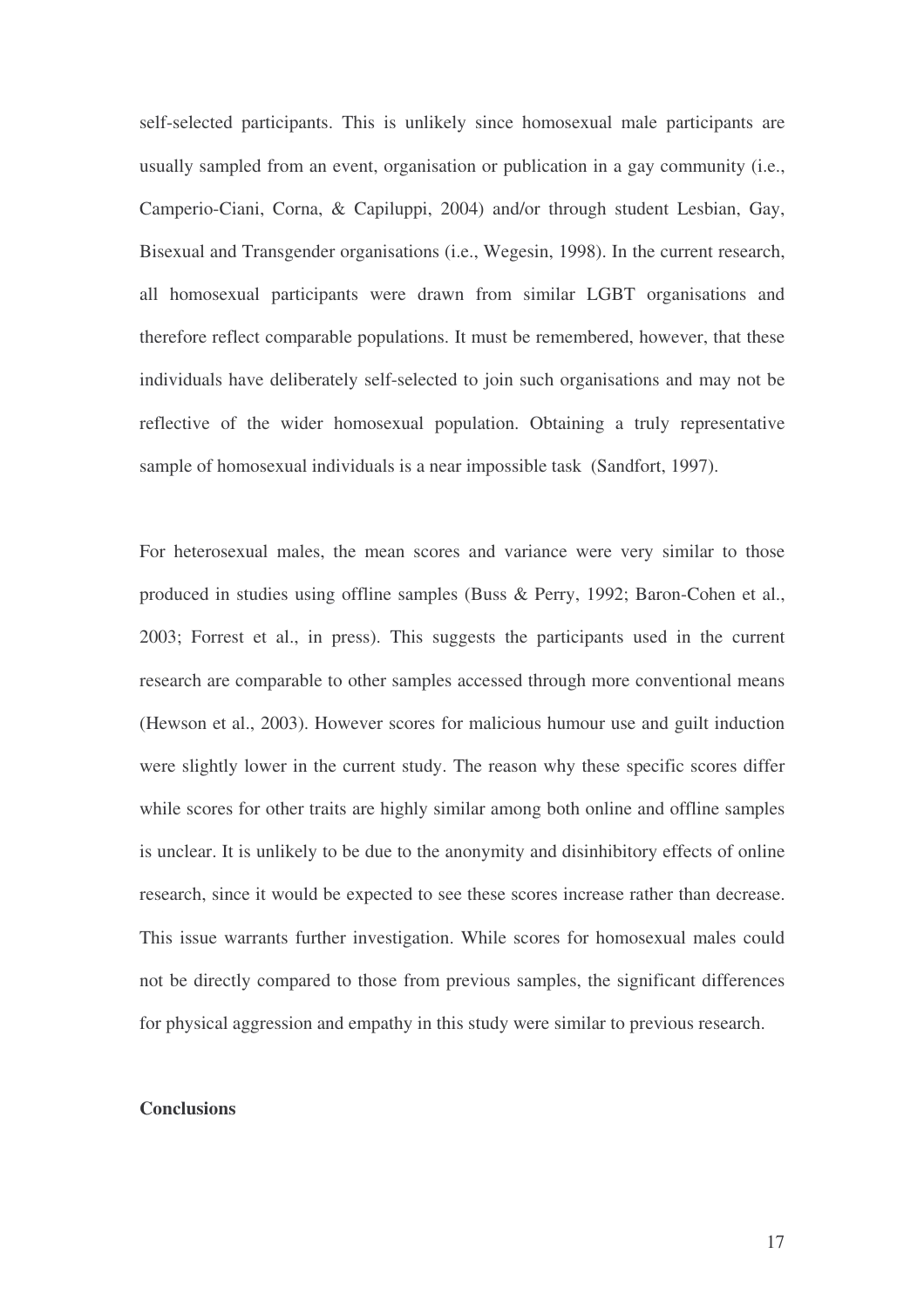Consistent with previous research, homosexual males reported significantly lower levels of physical aggression (Ellis et al., 1990; Gladue & Bailey, 1995) and significantly higher levels of empathy (Salais & Fischer, 1995) than heterosexual males. These higher levels of empathy appear to have a stronger mitigating relationship with aggression among homosexual males. There were, however, no significant differences between heterosexual and homosexual males for other forms of direct or indirect aggression. While the proximate and ultimate mechanisms behind these differences are currently unclear, they are consistent with the prenatal androgen theory of homosexuality.

**Acknowledgements:** The authors would like to thank Deborah Lodge and Qazi Rahman for comments on earlier drafts of this document.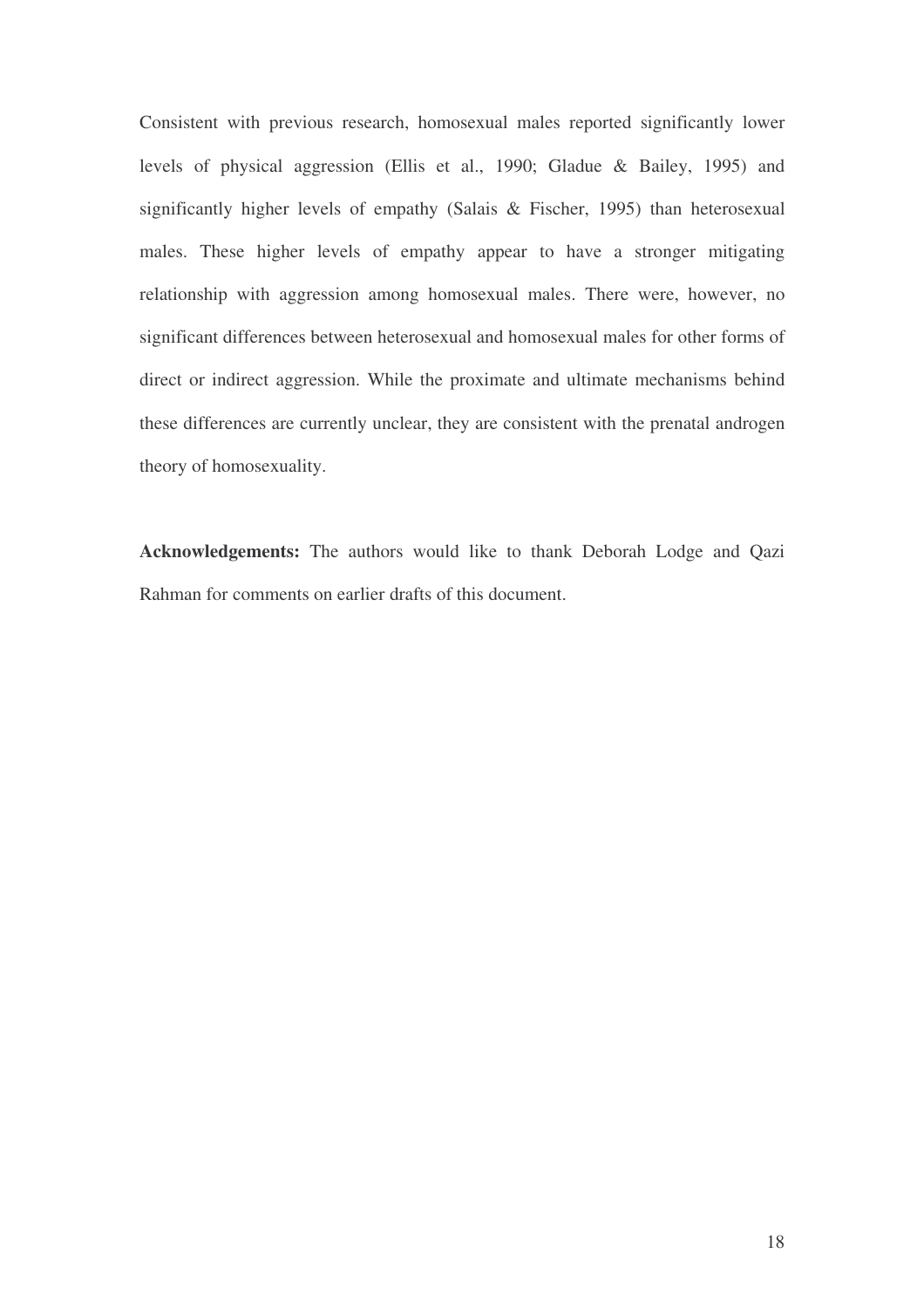#### **References**

- Bailey, A.A., & Hurd, P.L. (2005) Finger length ratio (2D:4D) correlates with physical aggression in men but not women, *Biological Psychology*, *68*, 215-222.
- Bailey, J.M., Dunne, M.P., & Martin, N.G. (2000). Genetic and environmental influences on sexual orientation and its correlates in an Australian twin sample, *Journal of Personality and Social Psychology, 78*, 524-536.
- Baron-Cohen, S. (2002). The extreme male brain theory of autism, *Trends in Cognitive Science, 6*, 248-254.
- Baron-Cohen, S., Richler, J., Bisarya, D., Gurunathan, N., & Wheelwright, S. (2003). The systemizing quotient: an investigation of adults with Asperger syndrome or high-functioning autism, and normal sex differences, *Philosophical Transactions of the Royal Society of London: Biological Sciences*, *358*, 361-374.
- Baron-Cohen, S., & Wheelwright, S. (in press). The Empathy Quotient: an investigation of adults with Aspergers's syndrome or high functioning autism, and normal sex differences. *Journal of Autism & Developmental Disorders*.
- Berenbaum, S.A., & Snyder, E. (1995). Early hormonal influences on childhood sextypes activity and playmate preferences: implications for the development of sexual orientation, *Developmental Psychology*, *31*, 31-42.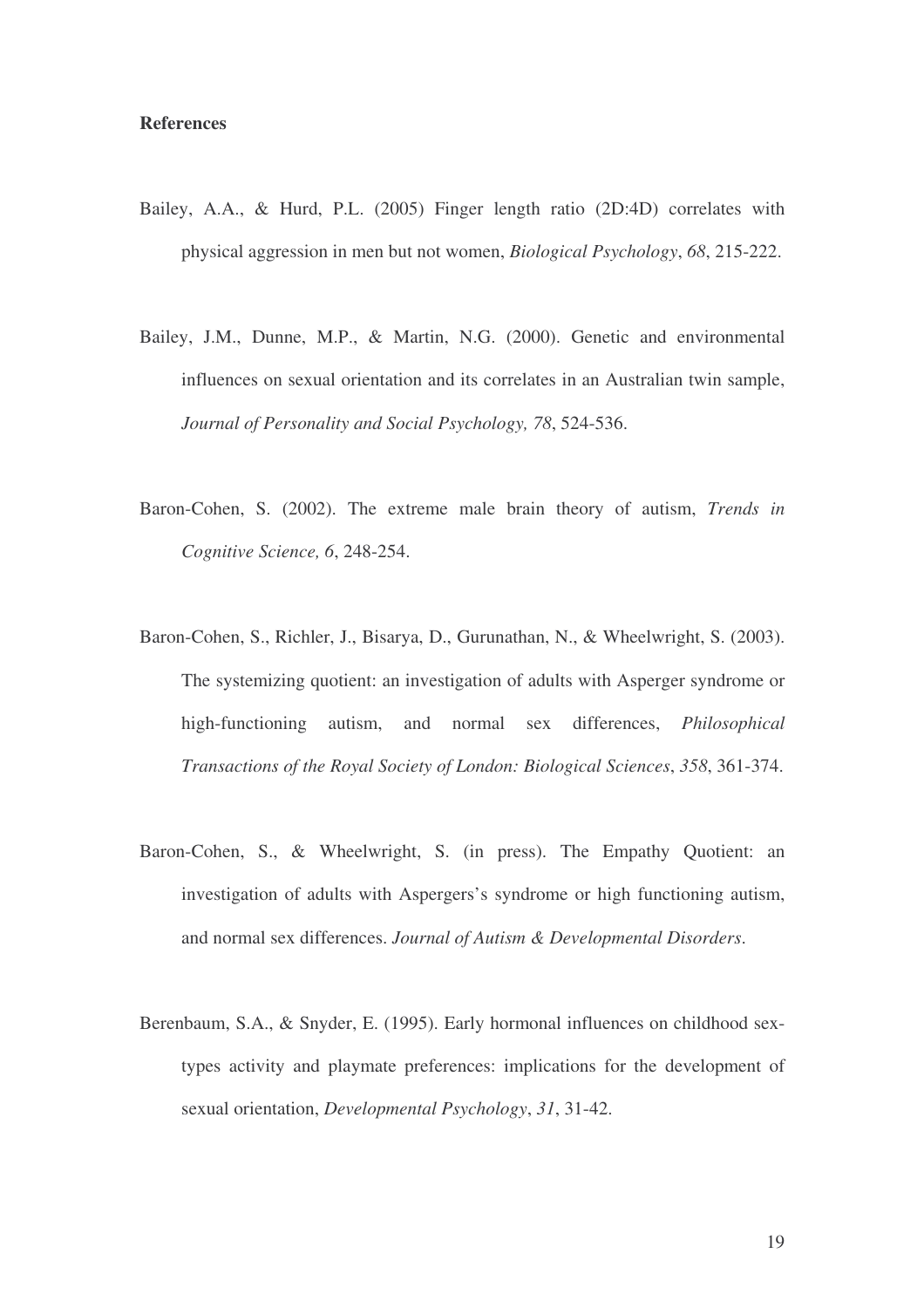- Björkqvist, K., Lagerspetz, K.M.J., & Kaukiainen, A. (1992). Do girls manipulate and boys fight? Developmental trends in regard to direct and indirect aggression, *Aggressive Behaviour*, *18*, 117-27.
- Björkqvist, K., & Niemlä, P. (1992). New trends in the study of female aggression, *in*, K. Björkqvist, & P. Niemlä (eds.) *Of mice and women: Aspects of female aggression*. San Diego, CA: Academic Press. 3-16.
- Björkqvist, K. (1994). Sex differences in physical, verbal and indirect aggression: A review of recent research, *Sex Roles*, *30*, 177-88.
- Blanchard, R., McConkey, J.G., Roper, V., & Steiner, B. (1983). Measuring physical aggressiveness in heterosexual, homosexual and transsexual males, *Archives of Sexual Behavior*, *12*, 511-24.
- Bogaert, A.F., & Blanchard, R. (1996). Physical development and sexual orientation in men: height, weight and age of puberty differences, *Personality and Individual Differences, 21,* 77-84.
- Buss, A.H., & Perry, M. (1992). The aggression questionnaire, *Personality and Individual Differences*, *63,* 3, 452-9.
- Campbell, A. (1995). A few good men: Evolutionary psychology and female adolescent aggression, *Ethology and Sociobiology, 16,* 99-123.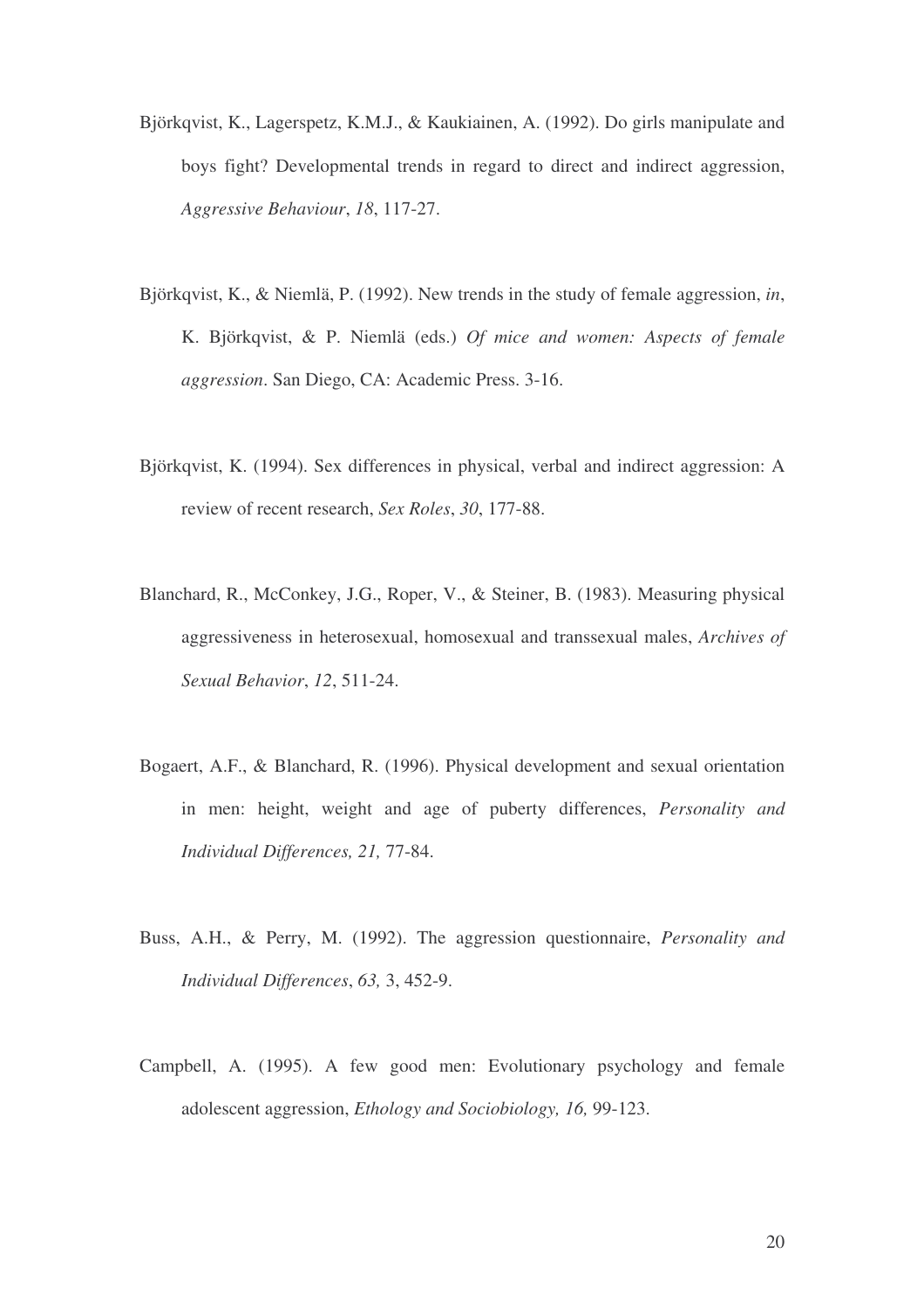- Camperio-Ciani, A., Corna, F., & Capiluppi, C. (2004). Evidence for maternally inherited factors favouring male homosexuality and promoting female fecundity, *Proceedings of the Royal Society of London: B, 271*, 2217-2221.
- Daly, M., & Wilson, M. (1988). *Homicide*. New York: Alan de Gruyter.
- Davis, M.H., & Franzoi, S.L. (1991). Stability and change in adolescent selfconsciousness and empathy, *Journal of Research into Personality, 25*, 70-87.
- Ellis, L., & Ames, M.A. (1987). Neurohormonal functioning and sexual orientation: a theory of homosexuality-heterosexuality, *Psychological Bulletin, 101,* 233-258.
- Ellis, L., Hoffman, H., & Burke, D.M. (1990). Sex, sexual orientation, and criminal and violent behavior, *Personality and Individual Differences*, *11*, 1207-12.
- Forrest, S., Eatough, V., & Shevlin, M. (in press). Measuring adult indirect aggression: The development and psychometric assessment of indirect aggression scales, *Aggressive Behaviour*.
- Fox, E.L., Bowers, R.W., & Foss, M.L. (1993). *The physiological basis for exercise and sport (5 th edition)*. Madison, WI: WCB Brown Benchmark.
- Friedman, R.C. & Stern, L.O. (1980). Juvenile aggressivity and sissiness in homosexual and heterosexual males, *Journal of the American Academy of Psychoanalysis, 8*, 427-440.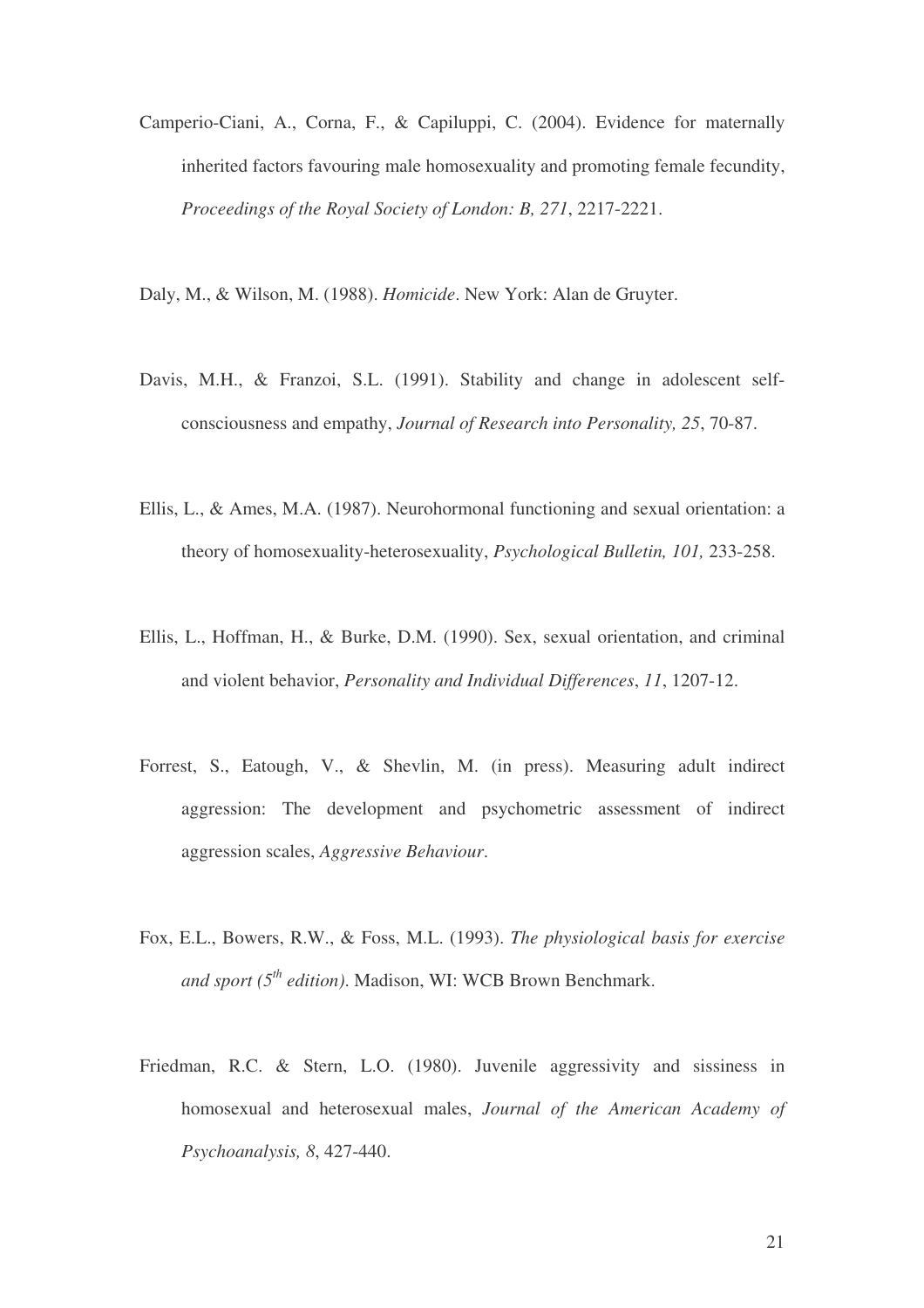- Gladue, B.A. & Bailey, J.M. (1995). Aggressiveness, competitiveness and human sexual orientation, *Psychoneuroendocrinology, 20*, 475-485.
- Gladue, B.A. (1991). Aggressive behavioral characteristics, hormones, and sexual orientation in men and women, *Aggressive Behavior*, *17*, 313-26.
- Harris, M.B. (1996). Personal aggressiveness: Gender and aggression, part 2, *Sex Roles, 35,* 27-42.
- Hewson, C., Yule, P., Laurent, D., & Vogel, C. (2003). *Internet Research Methods: A practical guide for the social and behavioural sciences*. London: SAGE.
- Joinson, A.N. (1999). Social desirability, anonymity and Internet-based questionnaires, *Behavior Research Methods, Instruments, and Computers, 31*, 433-438.
- Kaukiainen, A., Björkqvist, K., Lagerspetz, K., Österman, K., Salmivalli, C., Rothberg, S., & Ahlbom, A. (1998). The relationships between social intelligence, empathy, and three types of aggression, *Aggressive Behaviour, 25*, 81-89.
- Kinsey, A., Pomeroy, W., & Martin, C. (1948). *Sexual Behaviour in the Human Male.* Philadelphia, PA: Saunders.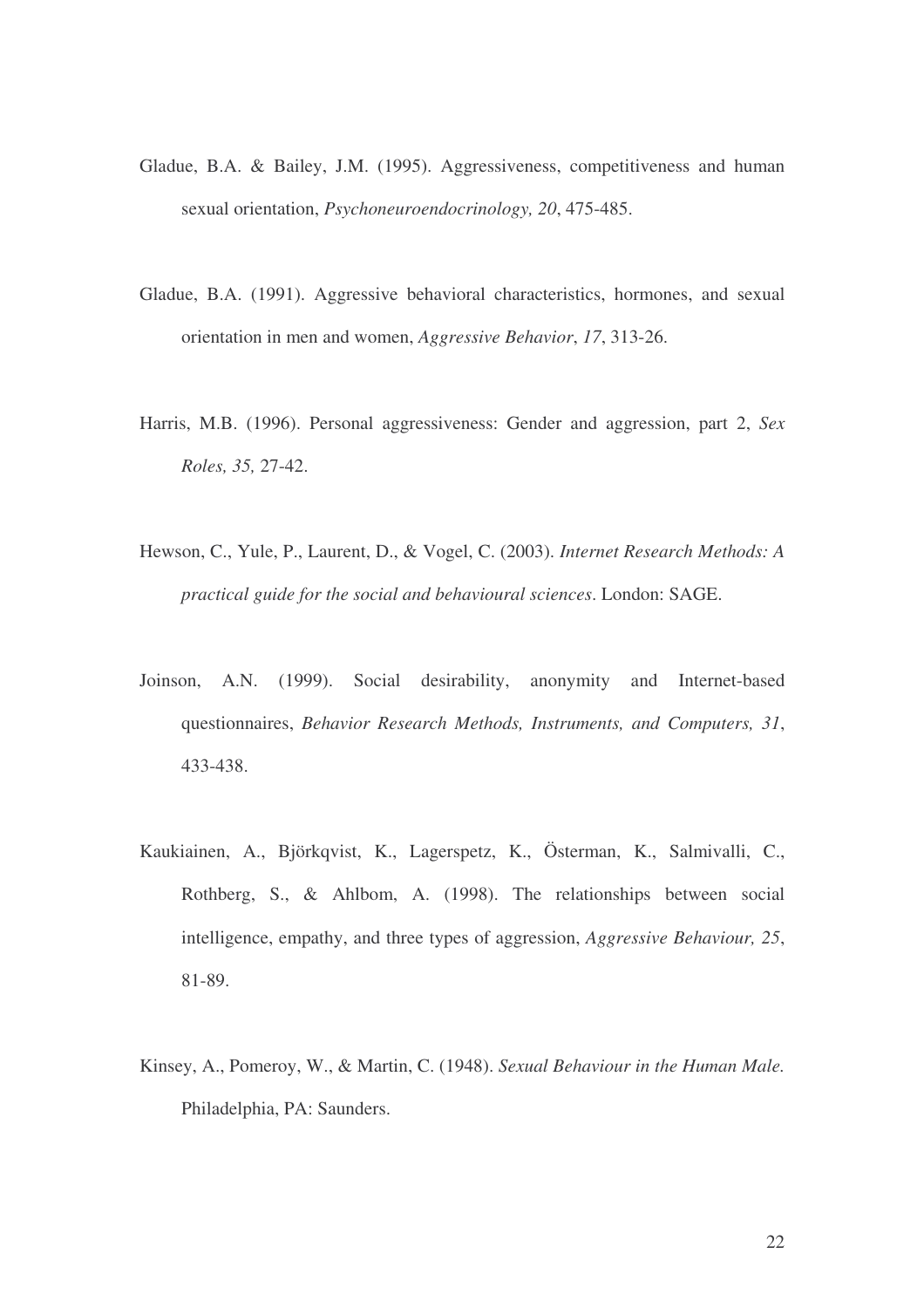- Lawrence E.J., Shaw P., Baker D., Baron-Cohen S., & David A.S. (2004) Measuring empathy: reliability and validity of the Empathy Quotient, *Psychological Medicine*, *34*, 911-919.
- Martin, J.T. & Nguyen, D.H. (2004) Anthropometric analysis of homosexuals and heterosexuals: implications for early hormone exposure, *Hormones and Behavior*, *45*, 31-9.
- Mesquida, C.G., & Weiner, N.I. (1996). Human collective aggression: A behavioral ecological perspective, *Ethology and Sociobiology, 17*, 247-262.
- Österman, K., Björkqvist, K., Lagerspetz, K.M.J, Kauiainen, A., Huesmann, L.R., & Fraczek, A. (1994). Peer and self-estimated aggression and victimisation in 8 year old children from five ethnic groups, *Aggressive Behaviour, 20*, 411-428.
- Perkins, A., & Fitzgerald, J.A. (1997). Sexual orientation in domestic rams: some biological and social correlates *in* L. Ellis, & L. Ebertz (eds.), *Sexual orientation: Toward Biological Understanding*. WestPort, CT: Praeger Press, 107-127.
- Rahman, Q., & Wilson, G.D. (2003). Born gay? The psychobiology of human sexual orientation, *Personality and Individual Differences, 34,* 1337-82.
- Salais, D. & Fischer, R.B. (1995). Sexual preference and altruism, *Journal of Homosexuality, 28*, 185-196.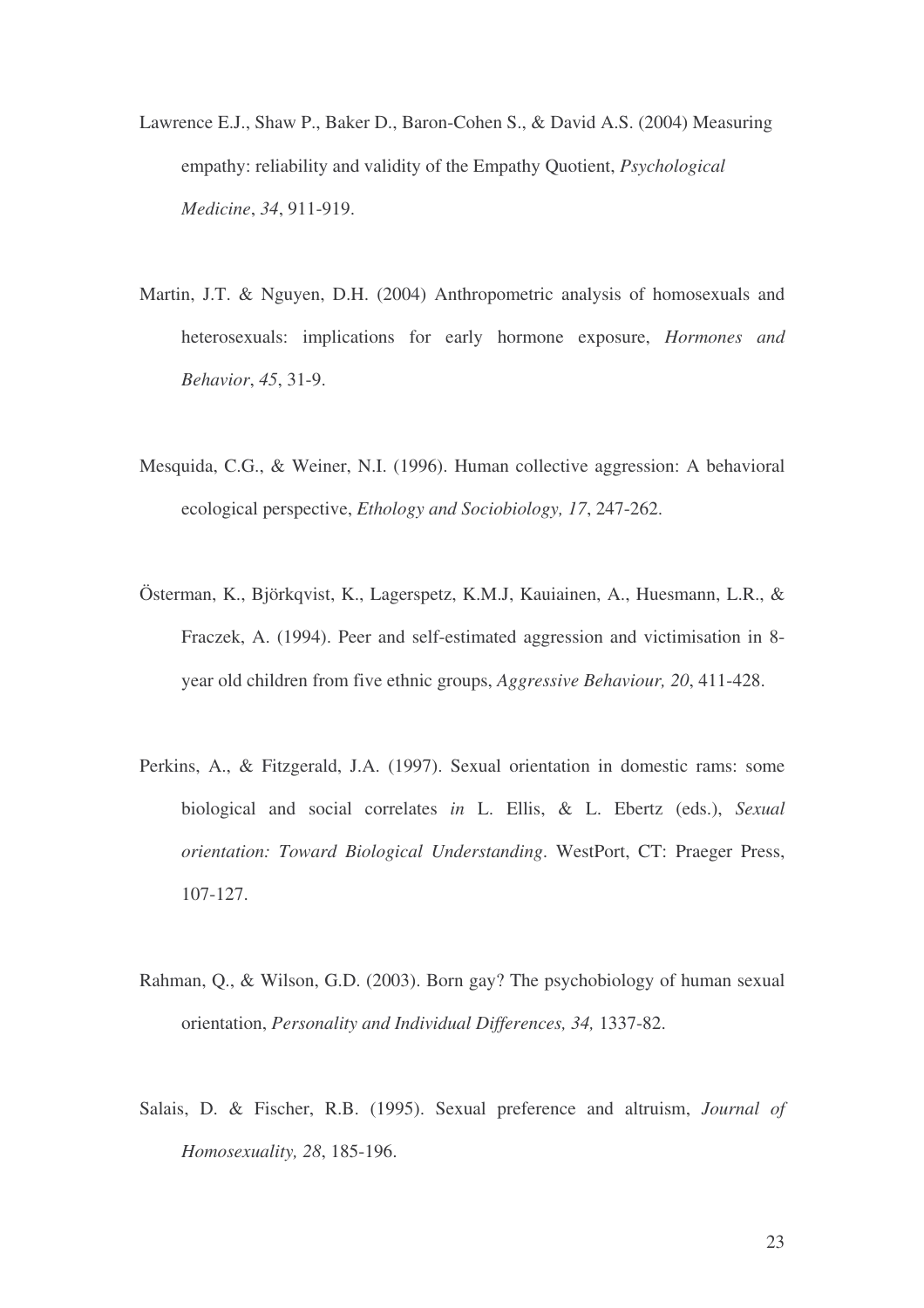Sandfort, T.G.M. (1997). Sampling male homosexuality *in* Bancroft, J. (ed) *Researching Sexual Behavior,* Indiana University Press; Indianapolis, 261-275.

- Wegesin, D.J. (1998). A neuropsychologic profile of homosexual and heterosexual men and women, *Archives of Sexual Behaviour*, *27*, 91-108.
- Zucker, K.J., & Bradley, S.J. (1995). *Gender Identity Disorder and Psychosexual Problems in Children and Adolescents*. New York: Guildford Press.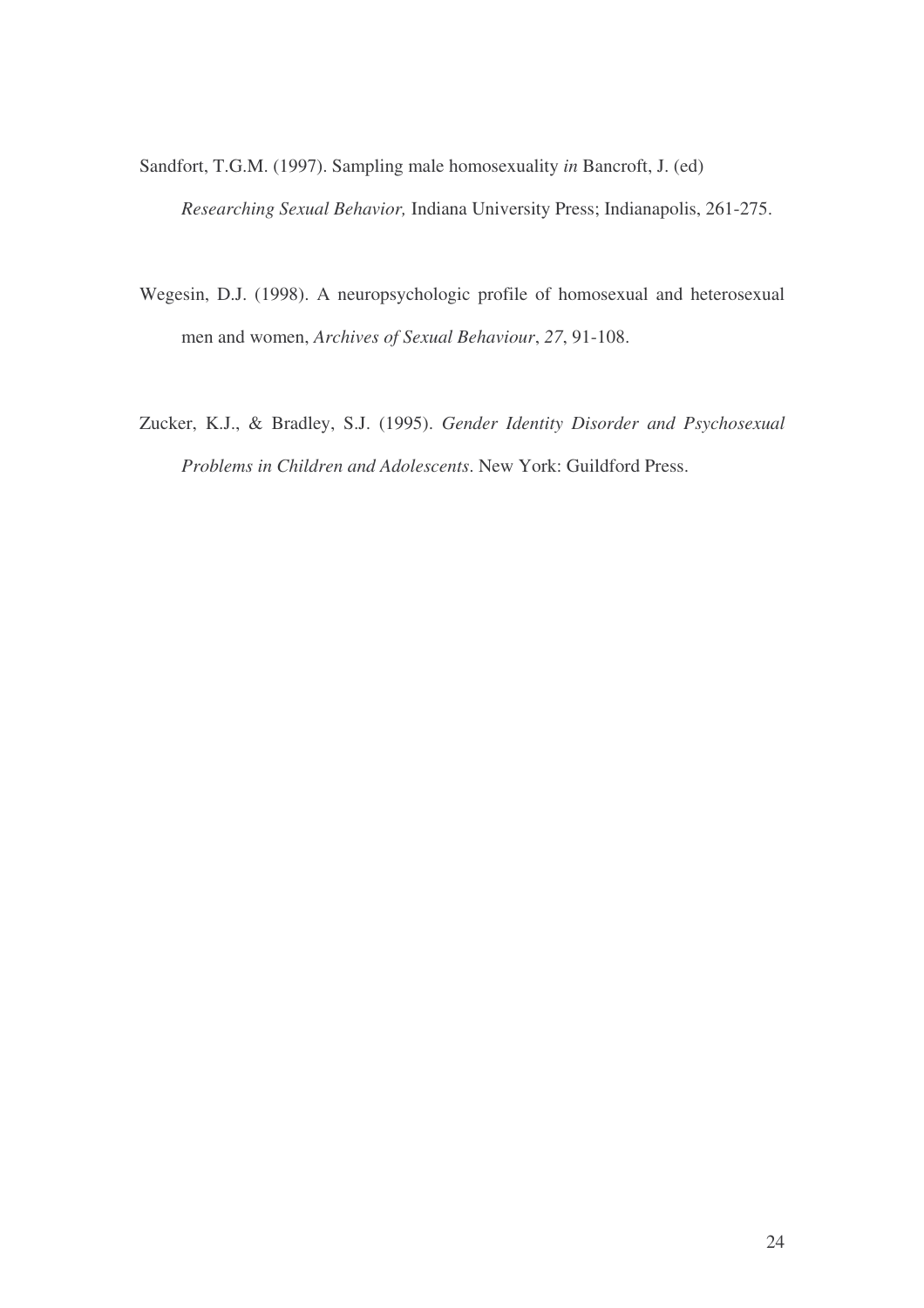|                         | Mean scores from online sample |           |                   |           |  | Data from offline<br>samples |           |
|-------------------------|--------------------------------|-----------|-------------------|-----------|--|------------------------------|-----------|
|                         | Homosexual males               |           | Hetrosexual males |           |  | Heterosexual males           |           |
| Type of aggression      | Mean score                     | <b>SD</b> | Mean score        | <b>SD</b> |  | Mean score                   | <b>SD</b> |
| Physical                | 16.26                          | 5.56      | 21.98             | 7.77      |  | $24.3^1$                     | 7.7       |
| Verbal                  | 15.42                          | 4.10      | 15.34             | 4.36      |  | $15.2^1$                     | 3.9       |
| Anger                   | 15.36                          | 5.01      | 16.44             | 5.87      |  | 17.0 <sup>1</sup>            | 5.6       |
| Hostility               | 22.15                          | 7.08      | 21.58             | 6.60      |  | $21.3^{1}$                   | 5.5       |
| Social Exclusion        | 14.70                          | 4.64      | 15.22             | 5.64      |  | $15.73^{2}$                  | 5.02      |
| <b>Malicious Humour</b> | 14.99                          | 4.99      | 15.78             | 6.23      |  | $18.86^2$                    | 6.64      |
| Guilt Induction         | 10.05                          | 3.63      | 10.30             | 3.76      |  | $12.48^{2}$                  | 3.88      |
| Empathy                 | 44.66                          | 10.06     | 39.00             | 11.44     |  | $38.8^{3}$                   | 12.40     |

*Table I. Mean scores for direct aggression, indirect aggression and empathy scores.*

| Data from offline  |           |  |  |  |
|--------------------|-----------|--|--|--|
| samples            |           |  |  |  |
| Heterosexual males |           |  |  |  |
| Mean score         | <b>SD</b> |  |  |  |
| $24.3^1$           | 7.7       |  |  |  |
| $15.2^1$           | 3.9       |  |  |  |
| 17.0 <sup>1</sup>  | 5.6       |  |  |  |
| $21.3^{1}$         | 5.5       |  |  |  |
|                    |           |  |  |  |
| $15.73^{2}$        | 5.02      |  |  |  |
| $18.86^{2}$        | 6.64      |  |  |  |
| $12.48^{2}$        | 3.88      |  |  |  |
|                    |           |  |  |  |
| $38.8^{3}$         | 12.40     |  |  |  |

SD <sup>=</sup> Standard deviation

<sup>1</sup> Taken from Buss & Perry (1992)<br><sup>2</sup> Taken from Forrest et al. (in press)<br><sup>3</sup> Taken from Baron-Cohen et al. (2003)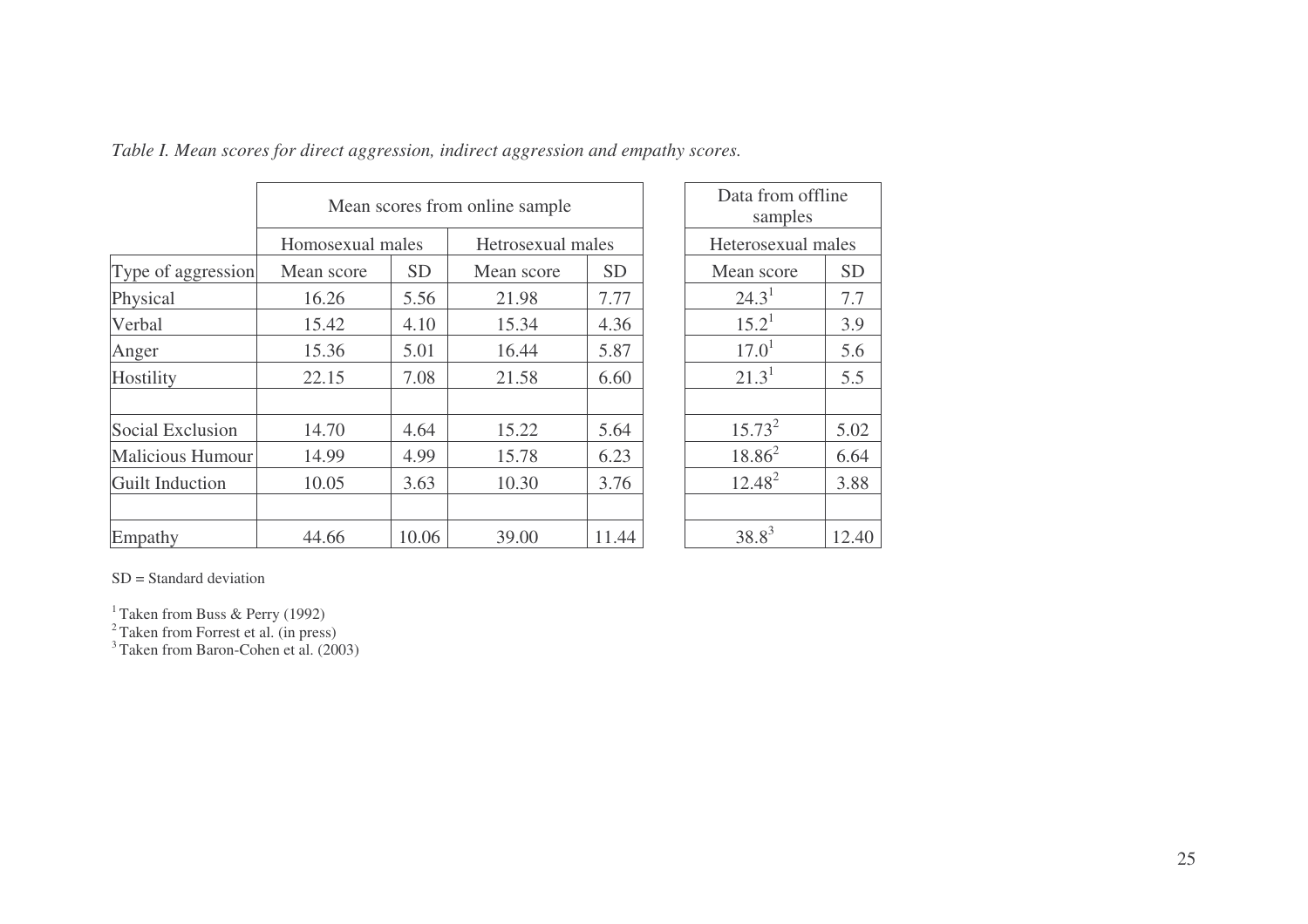| Type of aggression | F         |  |
|--------------------|-----------|--|
| Physical           | $37.031*$ |  |
| Verbal             | 0.008     |  |
| Anger              | 2.020     |  |
| Hostility          | 0.008     |  |
|                    |           |  |
| Social exclusion   | 1.165     |  |
| Malicious humour   | 4.251     |  |
| Guilt induction    | 0.901     |  |
|                    |           |  |
| Empathy            | $12.554*$ |  |

*Table II. Results of univariate analyses for aggression sub-traits and empathy*

\* Significant at the 0.006 level